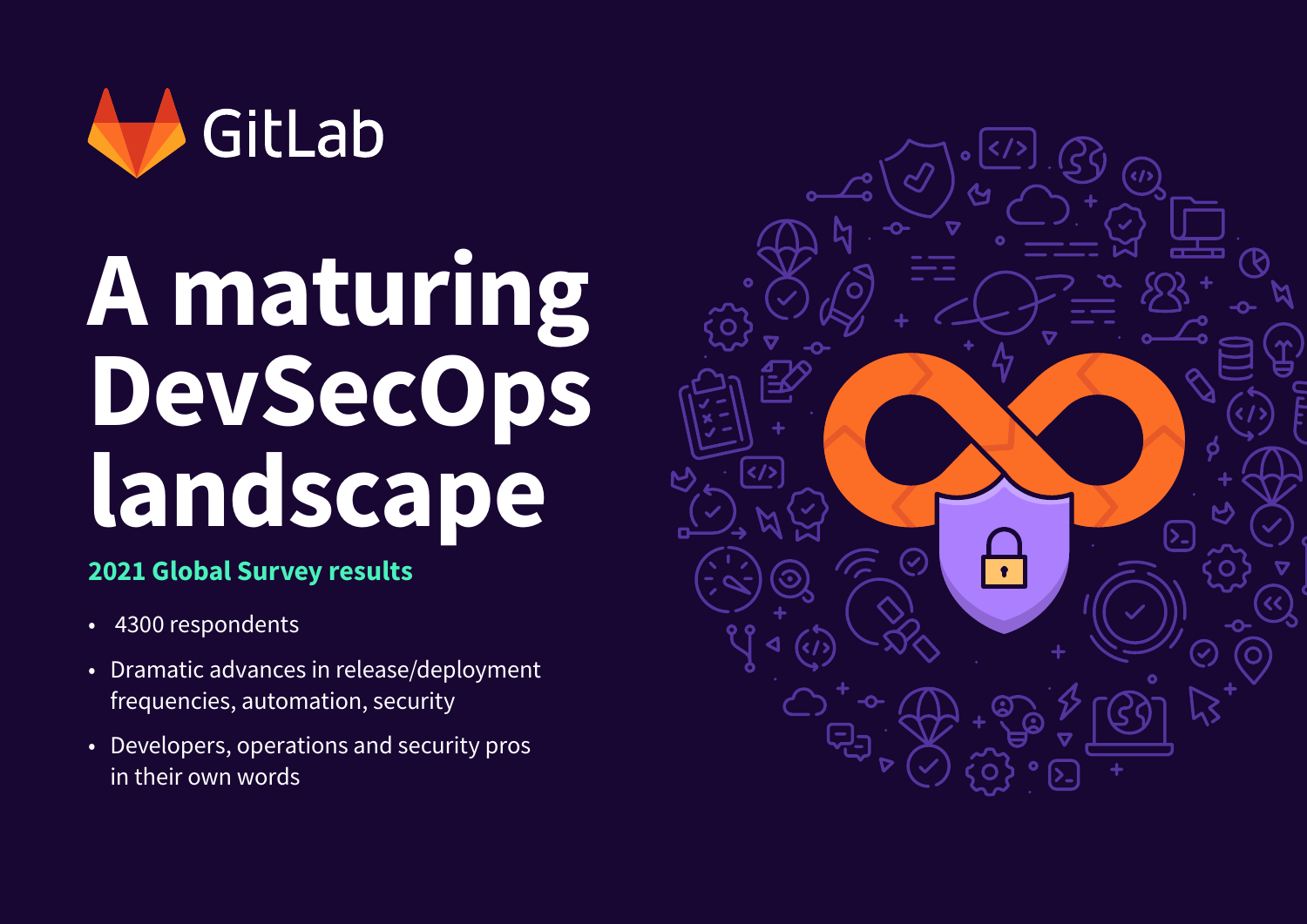# **Table of contents**

#### **[INTRODUCTION](#page-2-0) 01**

#### **[OVERVIEW](#page-3-0) 02**

The starting point

Software development today

Where the tools rank

The role of the DevOps platform

#### **[DEVELOPERS](#page-10-0) 09**

Devs and DevOps Developer daily life Security Looking to the future

#### **[SECURITY](#page-17-0) 16**

Security and DevSecOps Roles are changing Shifting left Who's in charge? About the bugs Looking to the future

#### **[OPERATIONS](#page-21-0) 20**

**Operations** Still so many tools Working with development Looking to the future

#### **KEEPING THE DEVOPS MOMENTUM 24**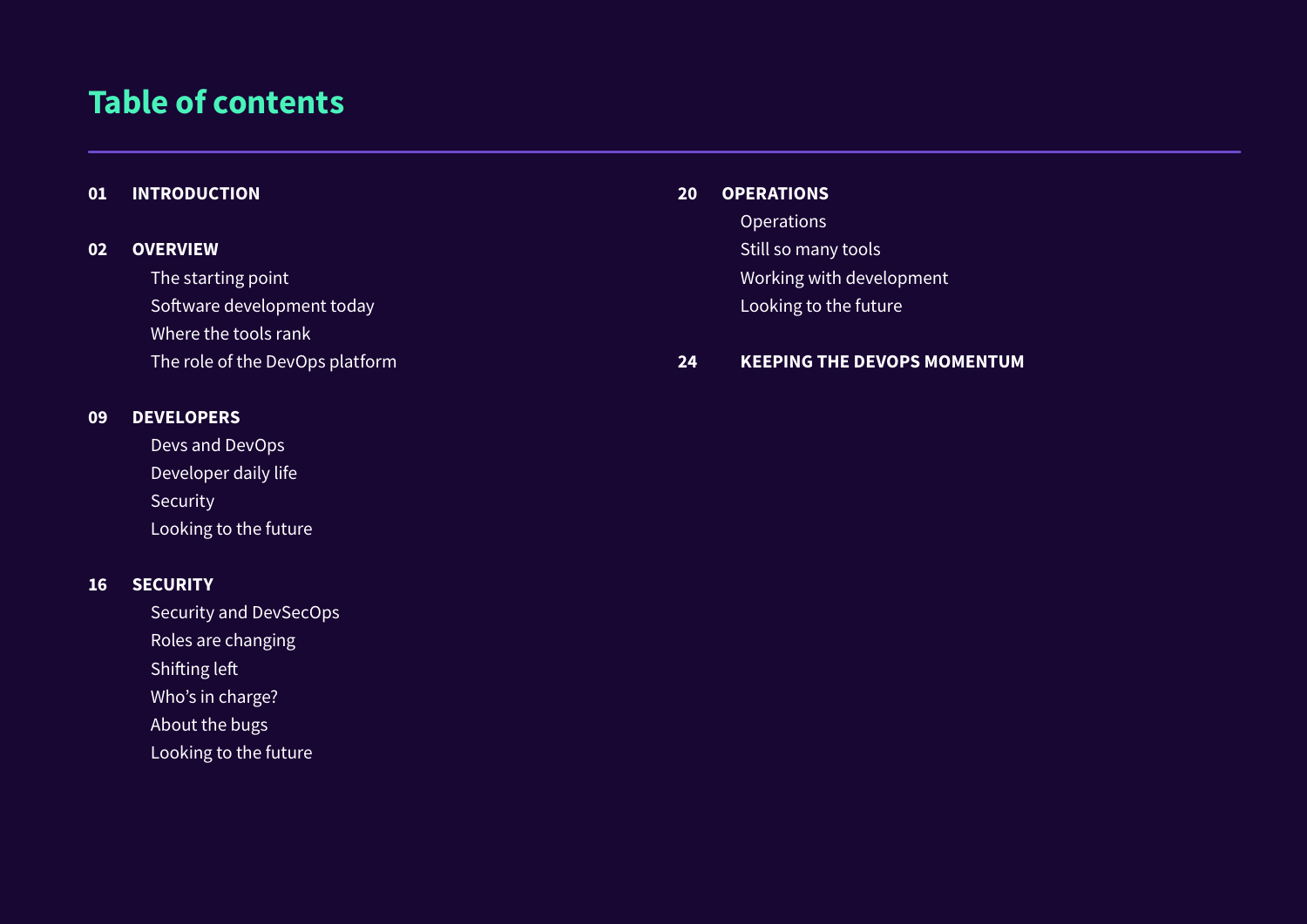# <span id="page-2-0"></span>**Introduction**

**For the fourth year in a row, we asked DevOps teams to tell the truth about their practices and processes, their challenges and their careers. With a global pandemic swirling, we were surprised when nearly 4,300 people took time to do just that this past February.**

We were even more surprised by the results. This year, for the first time ever, DevOps became serious. It's somber. It's grown up. *It's happening*. We didn't ask a single question about Covid, but the answers seem shaped by that lingering experience. It's as if, in the face of calamity, teams everywhere decided to focus on what mattered most, whether that was automation, or testing, or embracing cutting-edge technologies.

In 2021, teams are poised to step out of the DevOps "culture" battle and into the real work of technology implementation and (surprisingly) upbeat results.

**60% of developers are releasing code 2x faster than before, thanks to DevOps – up 25% from (pre-pandemic) 2021.**

**72% of security pros rated their organizations' security efforts as "good" or "strong" – up 13% over 2021.**

**56% of ops teams members said they are "fully" or mostly automated – up 10% from 2021.**

**Almost 25% of respondents claimed to have full test automation – up 13% from 2021.**

**75% of teams are either using AI/ML or bots for test/code review, or they're planning to – up 41% from 2021.**

**Last year dev, sec, and ops said they needed better communication and collaboration skills for their future careers. This year, after an intense period of enforced soft skills, their priorities have shifted dramatically to AI/ML (devs), subject matter expertise (sec),and advanced programming (ops).** 

Anecdotally, we heard about the hard work that went into these results: mindset shifts, tough discussions, and detailed analysis. DevOps isn't easy (even for us) but it seems a focus on outcomes using real data can help teams of all sizes in all countries move forward.

As always, we'll remind you this is our survey, so don't be surprised if respondents mention us or use our products (roughly 50% of survey takers are GitLab customers). Also, 43% of our survey takers have been "doing" DevOps for between three years and five years or more, so they're seasoned practitioners with what are often aspirational results. Your results may be different, and that's ok.

#### **Let's get started.**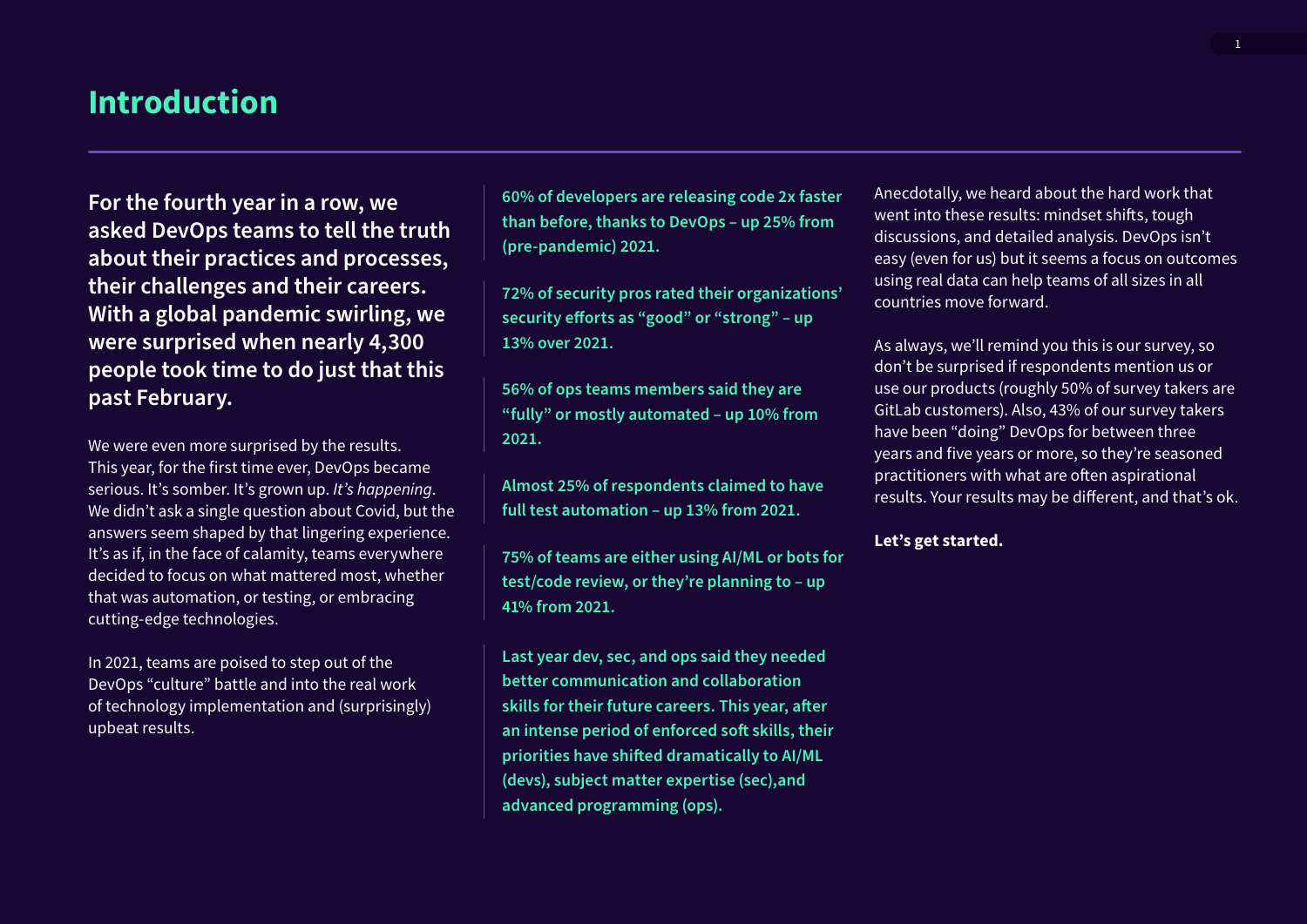# <span id="page-3-0"></span>**Overview**

# **2021 DevSecOps Survey top findings**

# **DevOps = broader technology base**

CI/CD still matters, but DevOps platforms are on the rise as is AI/ML.

# **The trouble with testing**

For the third year in a row, respondents pointed to testing as the primary reason for release delays.

## **Want better code quality?**

Then it's DevOps hands down. Other benefits include improved time to market and better planning.

# **Getting serious**

Last year, teams talked about Kubernetes and microservices; this year, they're using them, or planning to soon.

# **Not just dev and ops**

A DevOps platform offers something for everyone – literally. A full 23% said everyone in their company uses the DevOps platform.

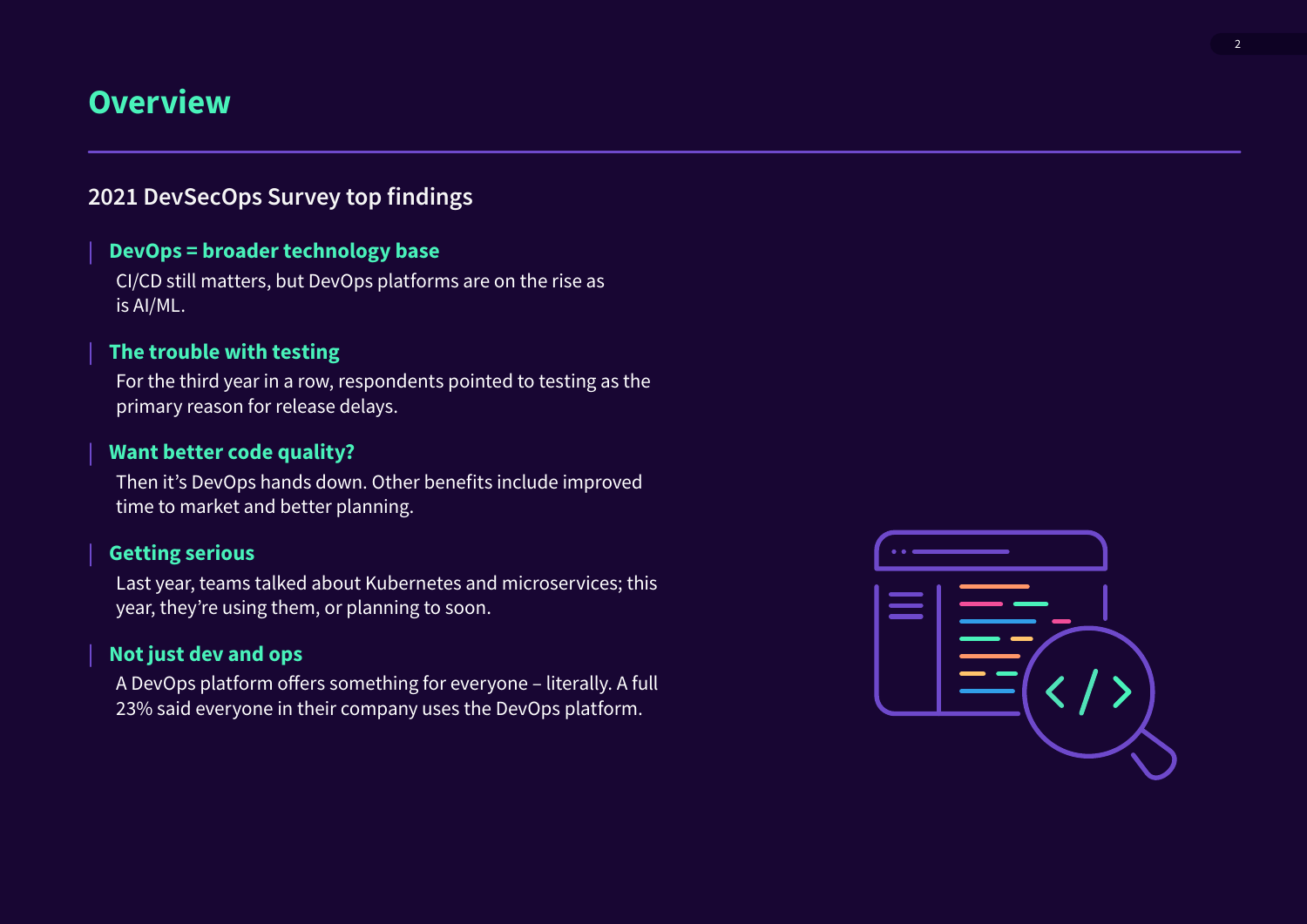# **The starting point**

Here's a closer look at the nearly 4,300 (4294) people who completed the survey between February and early March 2021.

## **ROLE**

**41.67%** Software Developer / Software Engineer

**8.59%** DevOps Engineer

**6.87%** Development/Engineering Leadership

**7.88%** Software Architect

**4.56%** Other

 $\blacksquare$ 

 $\bullet$ 

**2.52%** DevOps Leadership

**2.81%** Technology Executive - CIO / CTO/VP

**4.11%** Project Manager

**1.66%** Site Reliability Engineer

**2.57%** Systems Administrator

**1.91%** Systems Engineer / Network Engineer

**2.23%** Product Manager

**1.56%** Quality Assurance

**1.14%** Operations Leadership

# **GENDER**

| 14.95% Female                                         |  |
|-------------------------------------------------------|--|
| 81.86% Male                                           |  |
| 0.93% Non-binary/third gender                         |  |
| 0.51% Prefer to self describe                         |  |
| 1.75% Prefer not to say                               |  |
| <b>INDUSTRY</b>                                       |  |
| 40.04% Computer Hardware / Services / Software / SaaS |  |
| 6.3% Banking / Financial Services                     |  |
| 4.78% Other                                           |  |
| 18.05% Education                                      |  |
| 5.29% Business Services / Consulting                  |  |
| 3.4% Telecommunications                               |  |
| 2.19% Media & Entertainment                           |  |
| 1.91% Healthcare                                      |  |
| 2.24% Government                                      |  |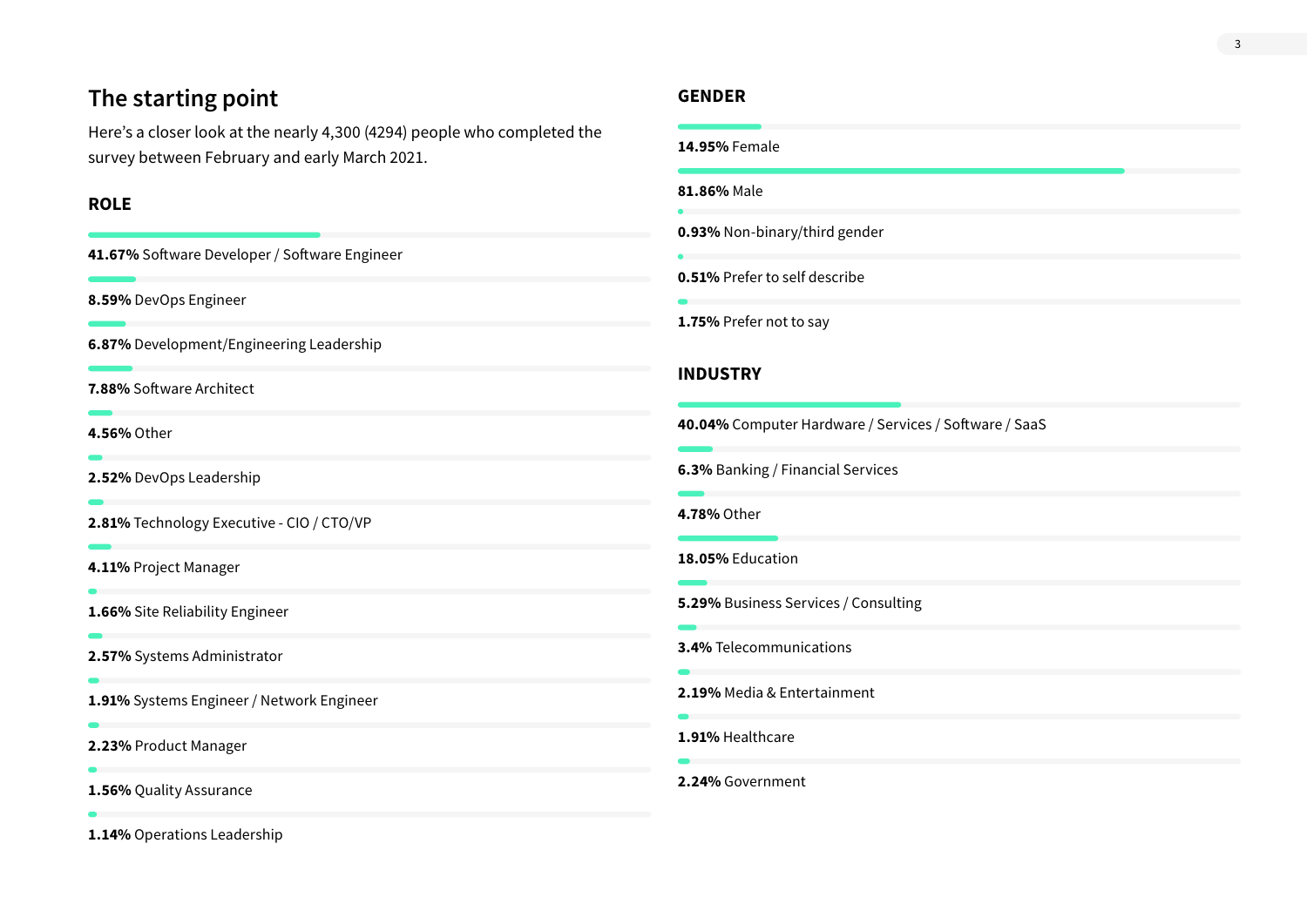**20.28%** Europe and Russia **25.37%** 1 - 10 people

**0.77%** Australia and New Zealand **12.31%** 1,001 - 10,000 people

 $\sim$ 

 $\sim$ 

## **REGION NUMBER OF EMPLOYEES**

**10.78%** North America **21.34%** 11 - 100 people

**50%** Asia **5.11%** 101 - 500 people

**2.28%** South America **8.14%** 501 - 1,000 people

**1.82%** Africa **11.08%** 10,000+ people

**0.98%** Middle East **5.92%** Don't know

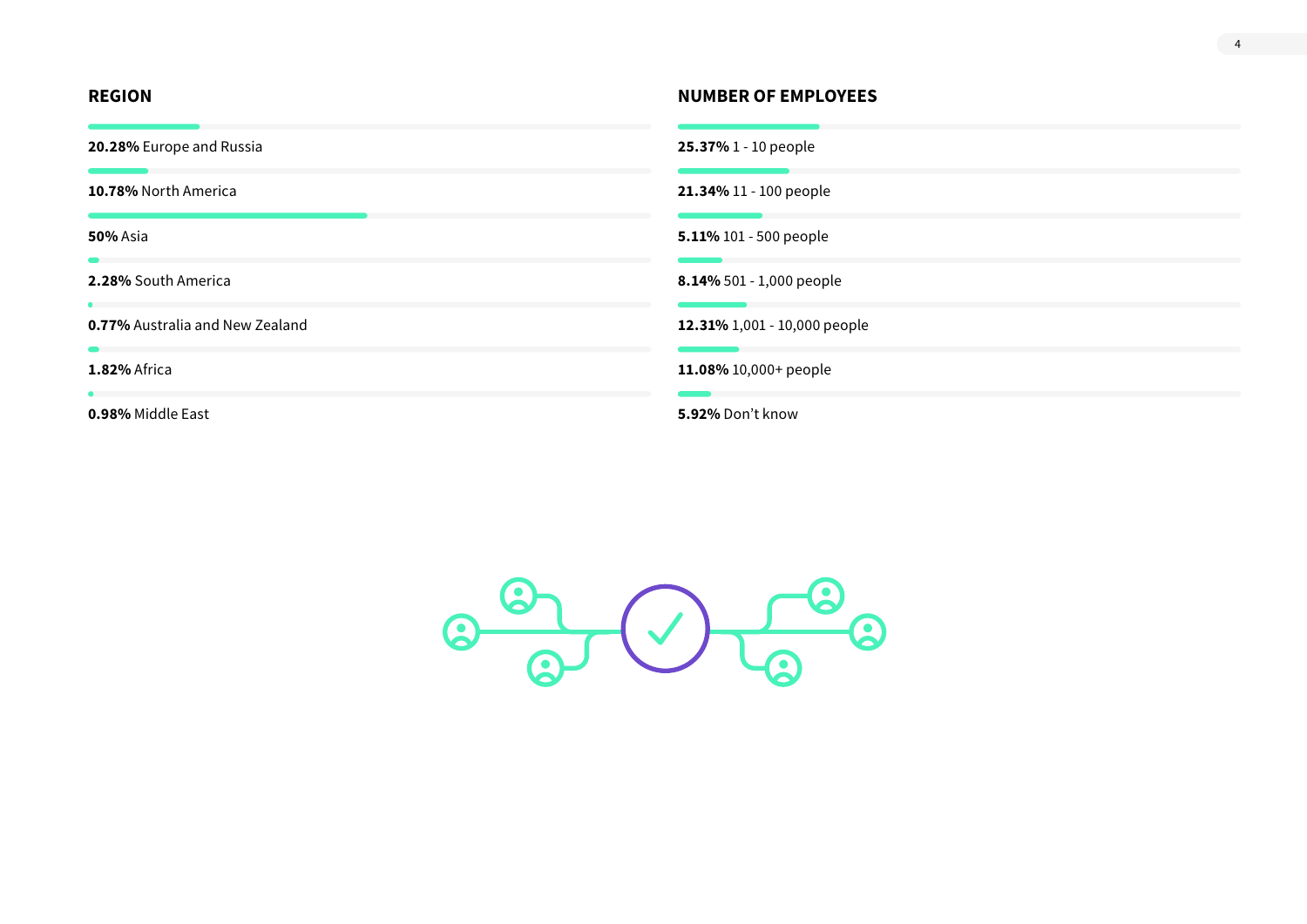# **Software development today**

In 2021, a majority of survey respondents (35.9%) told us their teams develop software using DevOps or DevSecOps, followed closely by Agile/Scrum at 31.78%. That's a big jump for "self-identified" DevOps usage in a year: in 2020 only 27% of teams described their process as DevOps or DevSecOps. Just over 10% said their teams use Waterfall (up from under 8% in 2020) and, identical to last year, 5% of teams are "creative" and describe their process as Water/ Scrum/Fall.

#### **MOST PRACTICED DEVELOPMENT METHODOLOGIES:**

**35.9%** DevOps/DevSecOps

**31.78%** Agile/Scrum

**13.02%** Kanban

**10.02%** Waterfall

**5.01%** Water/Scrum/Fall

#### **4.20%** Lean

Just over 30% of respondents said their DevOps practices are between one and three years old. Almost 27% have had DevOps in place for a year or less, while nearly 23% have been doing it for five or more years. About 20% are in the DevOps "sweet spot" of between three and five years, meaning they've known success and are comfortable with the processes and routines.

What do today's DevOps implementations look like? CI/CD was the most likely to be part of the process, followed by DevSecOps, test automation, and a DevOps platform. In 2020, just 4% of respondents used AI/ML in DevOps; this year, 11.5% reported they do.

#### **Other technologies mentioned include:**

```
Infrastructure as code (Iac)
GitOps
Kubernetes
NetDevOps (networking at scale)
Platform "bootstrapping" using CI/CD
Extensive use of SREs
Unix
```
For the second year in a row, respondents said devs are the most likely to benefit from a DevOps practice (36%), followed by ops (22%), security (16%), with QA and the business side coming in at 13%.

The top three reasons to choose DevOps? Code quality, faster time to market, and security. Other clear benefits from a DevOps practice: improved communication/collaboration and happier developers, both of which rated much higher in 2021 than in 2020.

Almost 59% of survey respondents said their teams deploy multiple times a day, once a day, or once every few days, a percentage nearly identical to last year's and one that likely tracks with the over 61% of survey takers who work at companies with 500 employees or less. All told, 28% deploy continuously (multiple times a day), while 15% deploy once a week, 10% once a month, and under 7% once every few months.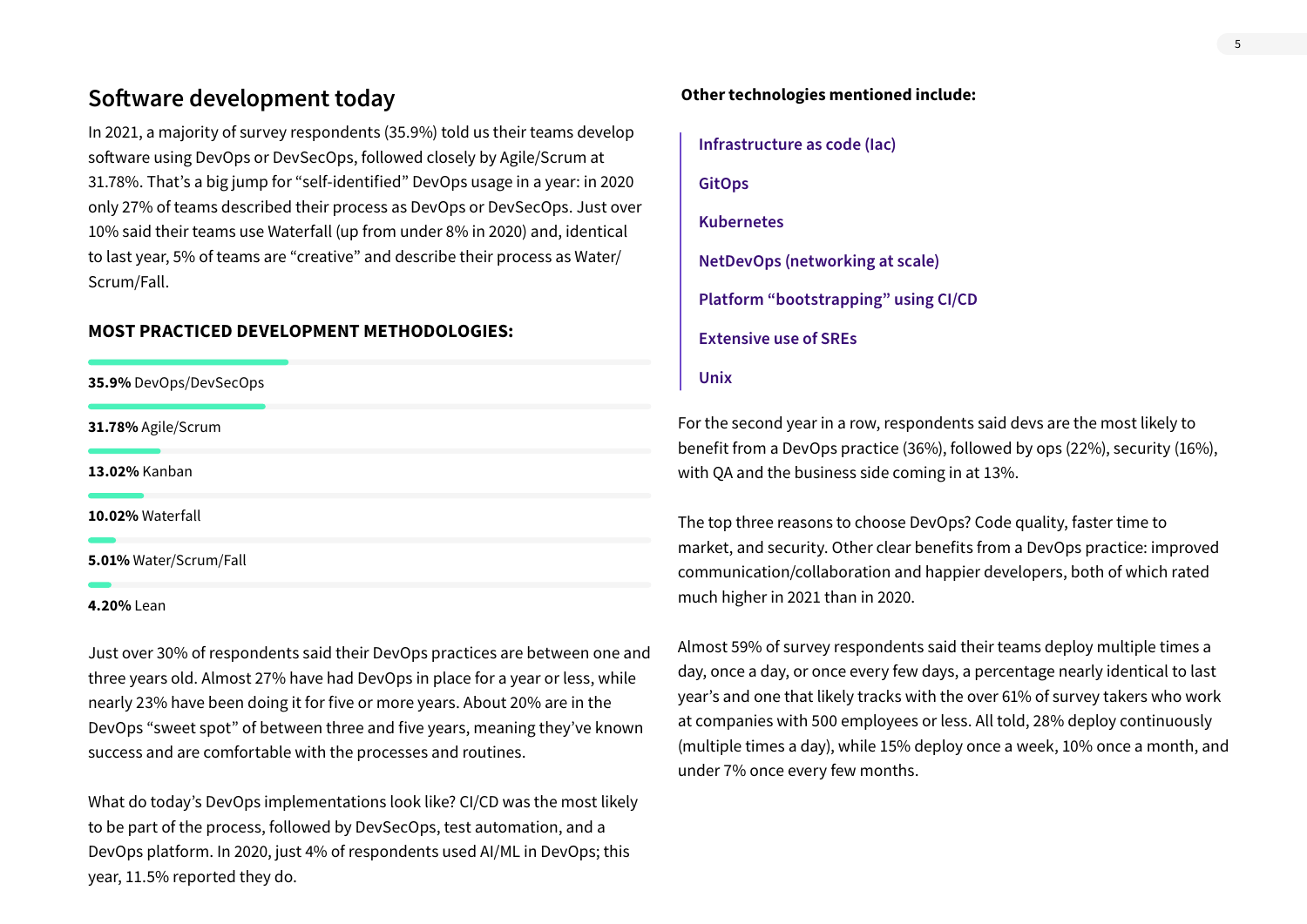Not surprisingly, the vast majority of survey respondents participate in open source projects – over 69% this year up from 63% last year. More than 29% said they contributed to Gitlab, while 14% are involved with Kubernetes, and 13% with VS Code. Nearly 19%, though, said they are involved in "other" projects, many of them smaller and lesser-known (a trend we saw last year as well).



#### **Testing remains tough**

For the third year in a row, a majority of survey takers resoundingly pointed to testing as the area most likely to cause delays. The other bottlenecks include planning, code development, and code review, again reflecting what we've seen in our 2019 and 2020 surveys.

#### **Anecdotally, our respondents had a lot to say about these areas:**

- **"Covid\*\* (mentioned a number of times)."**
- **"Testing can be both slow in writing and running."**
- **"Communication between business and development is hard."**
- **"Security is not integrated at all into the development process :(."**
- **"We have a strict code review process and it often takes several days for the reviewer to respond to requests for review."**
- **"Finding someone for code review can be hard (1 day average). After that business tests take time to be complete (2-4 days on average)."**
- **"Testing is not yet fully automated in the deployment cycle; hoping to improve that with our move from BitBucket + Jenkins/drone to GitLab."**
- **"A majority of our delays are created by multiple teams being involved, under different management umbrellas, without one cohesive vision at the top layer."**
- **"We are currently using the same technology stack that was chosen five years ago, so it is not up to date with modern practices yet like TDD, version control, and hexagonal architecture."**
- **"Developers are sometimes unaware they have to do code reviews. They aren't sure how to perform them and if they are effective. Sometimes they are skipped so the process can go through."**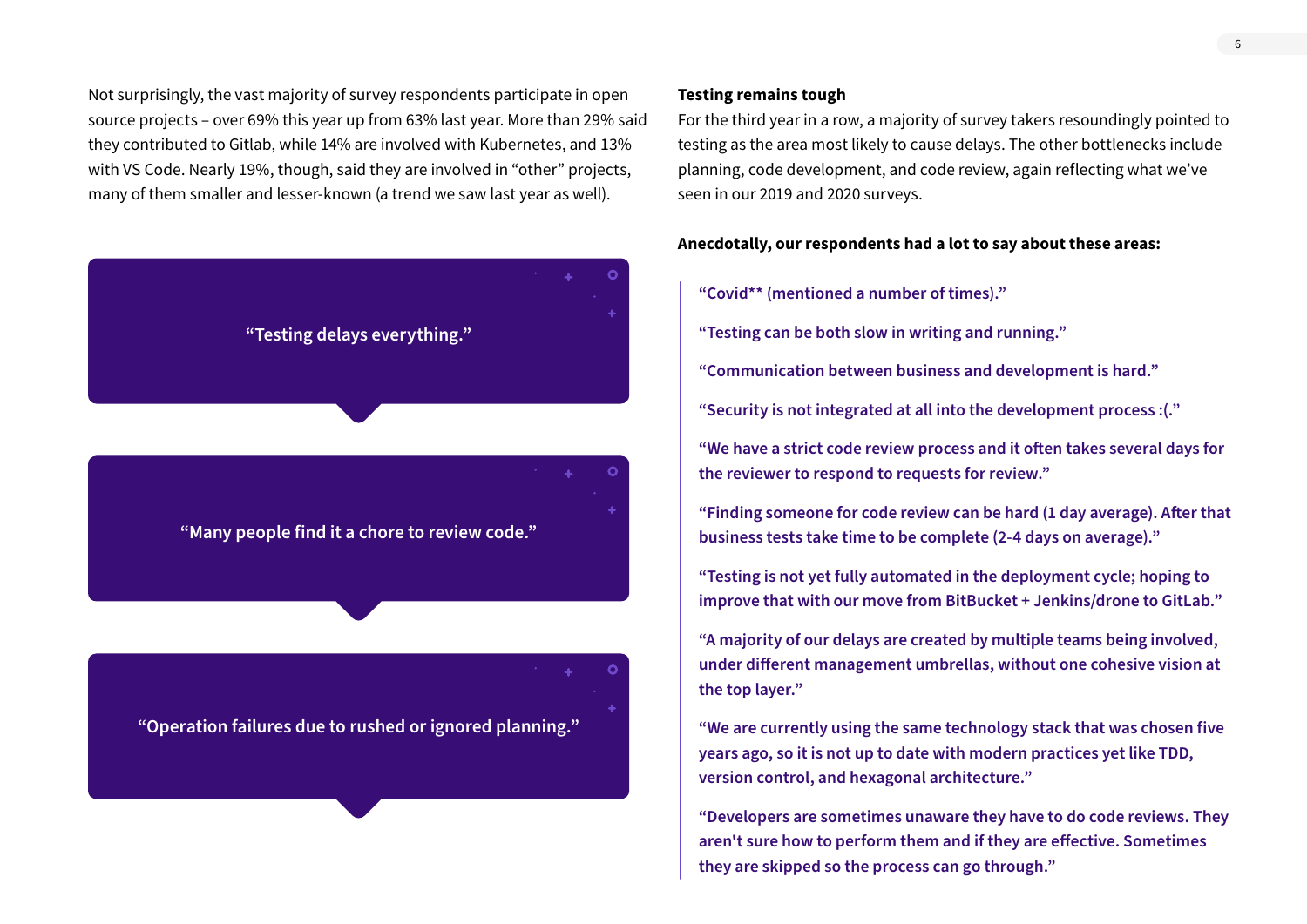Threading the testing needle is a challenge, but there are some small signs of forward momentum. Almost 25% of teams report full test automation (more than double what was reported last year) and 28% of respondents say they're at least half-way there. Roughly 34% of survey takers said developers test some of their own code (up from 31% last year) and 32% said automated testing happens as code is written, a big jump from 25% in 2020.

But 25% of teams either have no test automation or are just starting to think about it, and 9% admit their teams haven't shifted testing far enough left.

#### **Unsurprisingly, frustration with the lack of automated testing is clear:**

**"Automated testing is ignored 'due to time constraints.'"**

**"Testing? That's an interesting idea."**

**"We intended to do TDD but it usually ends up being after the fact."**

**"I try to write my code with TDD when it's possible; it's complicated when writing React components, or when changing a function that is not tested with many side effects and many inputs and the tech lead forbids (me) to refactor it at the moment .... ='(."**

The strongest light at the end of the testing tunnel may be found in the use of artificial intelligence/machine learning. In 2020, just 16% of survey respondents said they had "bots" testing their code or an AI/ML tool in place for test; this year the percentage was just over 41%. All told, 25% of respondents use bots to test their code, 16% use AI/ML to review code before a human sees it, and 34% are exploring the idea of AI/Ml but haven't done anything about it yet. Exactly one-quarter of respondents aren't using AI/ML in test.

# **Where the tools rank**

Almost 85% of survey takers use Git for source control (down from 92% last year), while almost 4% use Team Foundation Server, and 2% use CVS. Just 5% of respondents said they don't use any source control.

GitLab is the tool of choice for CI/builds (34%), followed by Jenkins (21%), GitHub Actions (14%), and BitBucket (8%).

Just over 37% of survey takers said they "partially" use microservices, while 34% fully use them (up from 26% last year), and 28% don't use them at all. Some respondents said they were planning to or are investigating microservices, while one said, "We're planning to move to them in the next year or two."

But when it comes to Kubernetes, it's definitely a "What a difference a year makes" situation: In 2020, only 38% of our survey takers used K8s, as it's known. This year, 46% use Kubernetes, while 37% do not (down from 50% last year).

**DevOps teams not yet on board are much closer to actually implementing Kubernetes this year than last year:**

**"Not yet, but this is very much in-plan for our desired approach."**

**"Planned for 2021."**

**"Yes, but not for every workload. ECS, serverless are also used."**

**"We've tried but now it's just not needed for small production environments."**

**"We are moving to K8s this year. Woot."**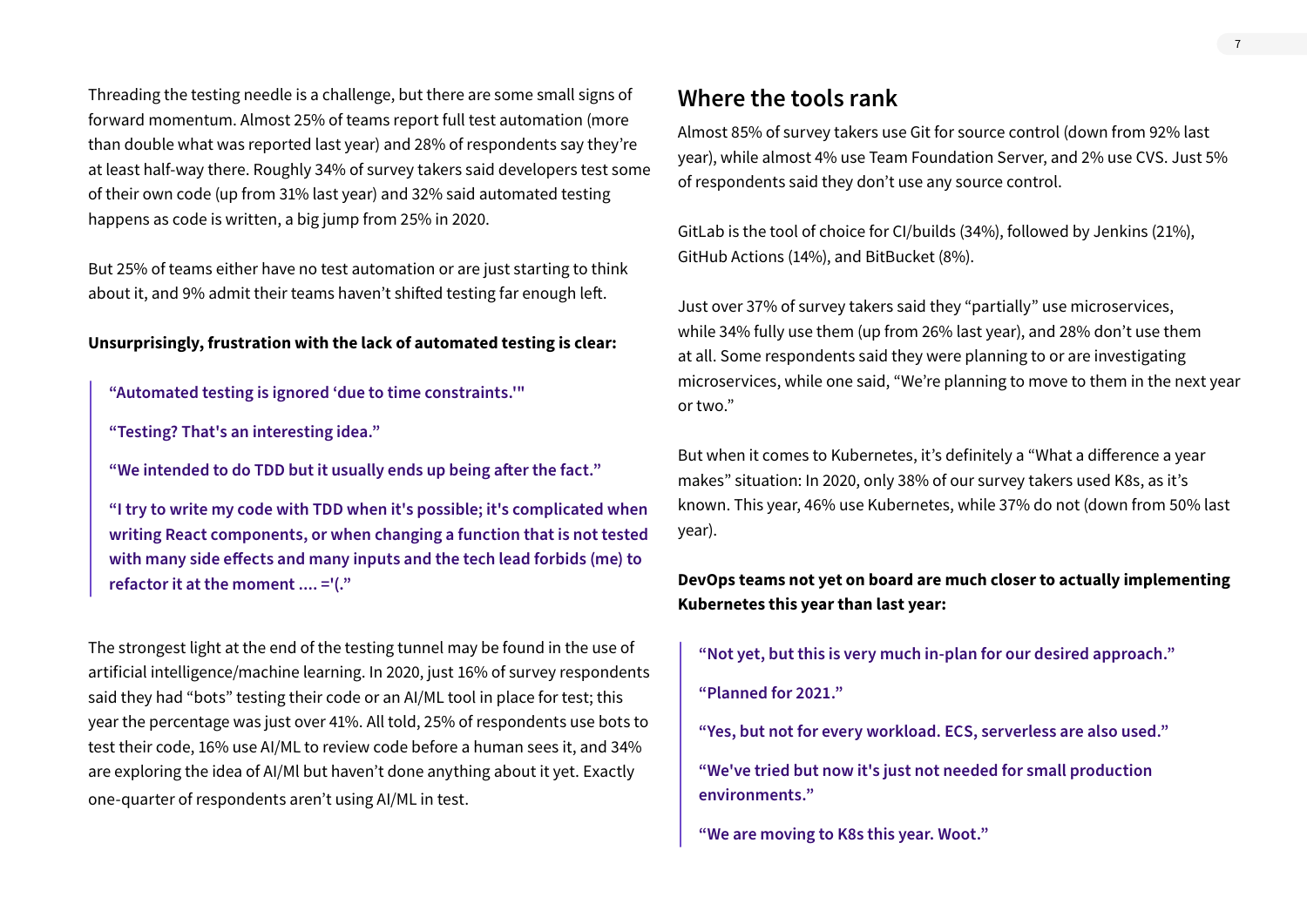Low code/no code development tools are also being taken more seriously this year. Last year 75% of respondents told us they don't use them; this year, 41% use low code/no tools, while 59% do not.

#### **HAS YOUR ORGANIZATION ADOPTED MICROSERVICES?**

| 37% Partially  |  |  |
|----------------|--|--|
| 28% No         |  |  |
| <b>34% Yes</b> |  |  |
| 1% Other       |  |  |

## **DOES YOUR ORGANIZATION USE KUBERNETES?**

**37%** No

**46%** Yes

**14%** I don't know

**2%** Other

#### **DOES YOUR ORGANIZATION USE A LOW CODE OR NO CODE TOOL?**

**49%** Yes

**51%** No

# **The role of the DevOps platform**

This year we asked survey respondents for the first time about DevOps platform usage. Slightly over 70% said their teams use a DevOps platform (but we left it up to survey takers to actually define what a DevOps platform means to them). The top benefits of a DevOps platform? Better DevOps, improved collaboration, easier automation, and visibility/traceability were named as the biggest benefits. Respondents also offered other ways a DevOps platform was helping their teams:

**"More ownership of everything to do with the product."**

**"Reduced mean time to recovery (MTTR), quicker time to market, reduced lead time for fixes, and fewer change failures."**

**"Reliability, repeatability, consistency, productivity."**

Not surprisingly, the group most likely to use a DevOps platform is the DevOps team (43%), but 23% said "everyone" in their company uses the platform.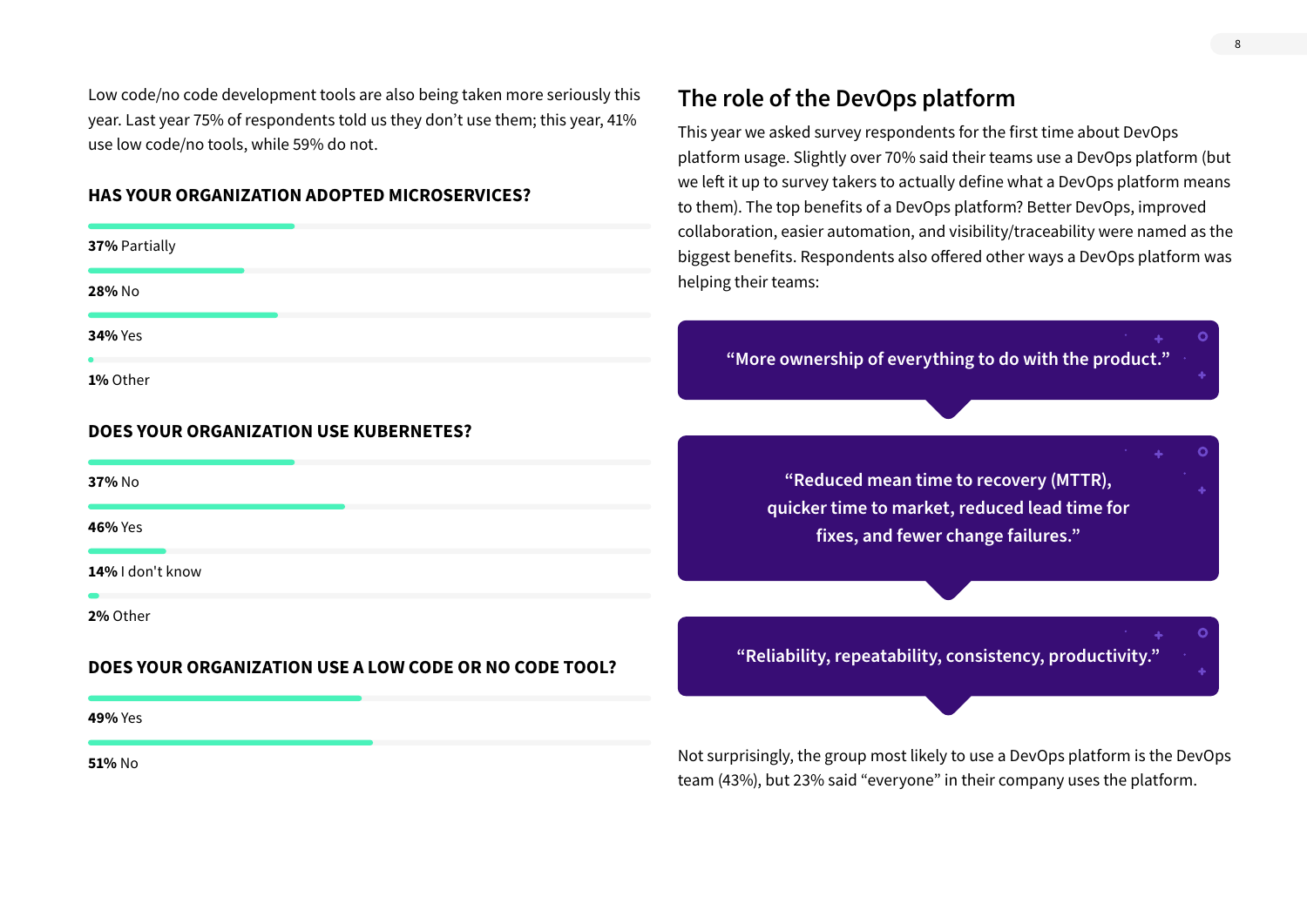# <span id="page-10-0"></span>**Developers**

# **Development top findings**

# **DevOps = faster releases**

Almost 60% of devs are releasing code 2x faster, thanks to DevOps.

# **Investing in the process**

DevOps teams didn't see small incremental tech changes in 2021 - they added the big guns: SCM, CI/CD, a DevOps platform, and automated testing.

# **What's missing?**

More testing of all types and more (and different) code reviews.

# **Role changing continues**

Devs continue to take on jobs that used to be the sole responsibility of ops.

# **Future facing**

A full 30% of devs think an understanding of AI/ML will be critical to the next step in their career.

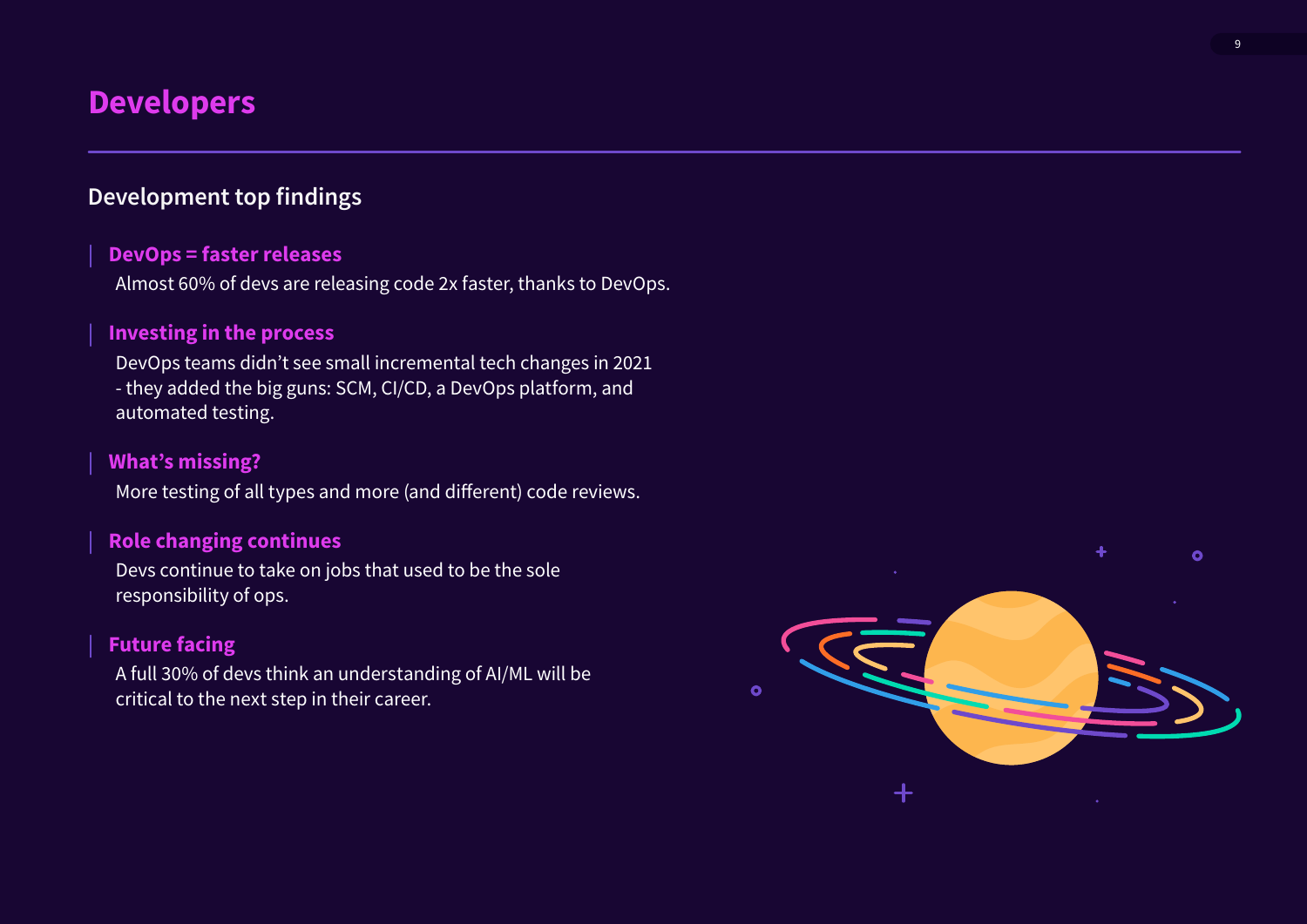# **Devs and DevOps**

If you feel the need for speed (when it comes to code release), DevOps continues to be the right choice. Just over 84% of devs told us they're releasing code faster than before. About 57% said code is being released twice as fast (a big jump from last year's 35%), and 19% said code goes out the door 10x faster.

Why is code being released more quickly? We asked developers what's changed in their process. Just over 21% of survey respondents said they've added source code management to their DevOps practice (up from 15% last year), while almost 18% added CI and 13% added CD. Nearly 12% said adding a DevOps platform has sped up the process, while just over 10% have added automated testing.



# **WHAT CHANGES HAVE YOU MADE TO YOUR SOFTWARE DEVELOPMENT PROCESS?**

| 21.02% Source code management                       |  |
|-----------------------------------------------------|--|
| 17.74% Continuous integration                       |  |
| 13.59% Continuous delivery                          |  |
| 11.65% DevOps platform                              |  |
| 10.38% Automated testing                            |  |
| 5.29% Toolchain integration                         |  |
| 4.12% Planning tools/methodology                    |  |
| 3.95% Cloud Native                                  |  |
| 3.52% Severless                                     |  |
| 2.89% Requirements Management                       |  |
| 2.7% Automated security testing/shift left security |  |
| 2.38% Release Orchestration                         |  |
| <b>0.6% Other</b>                                   |  |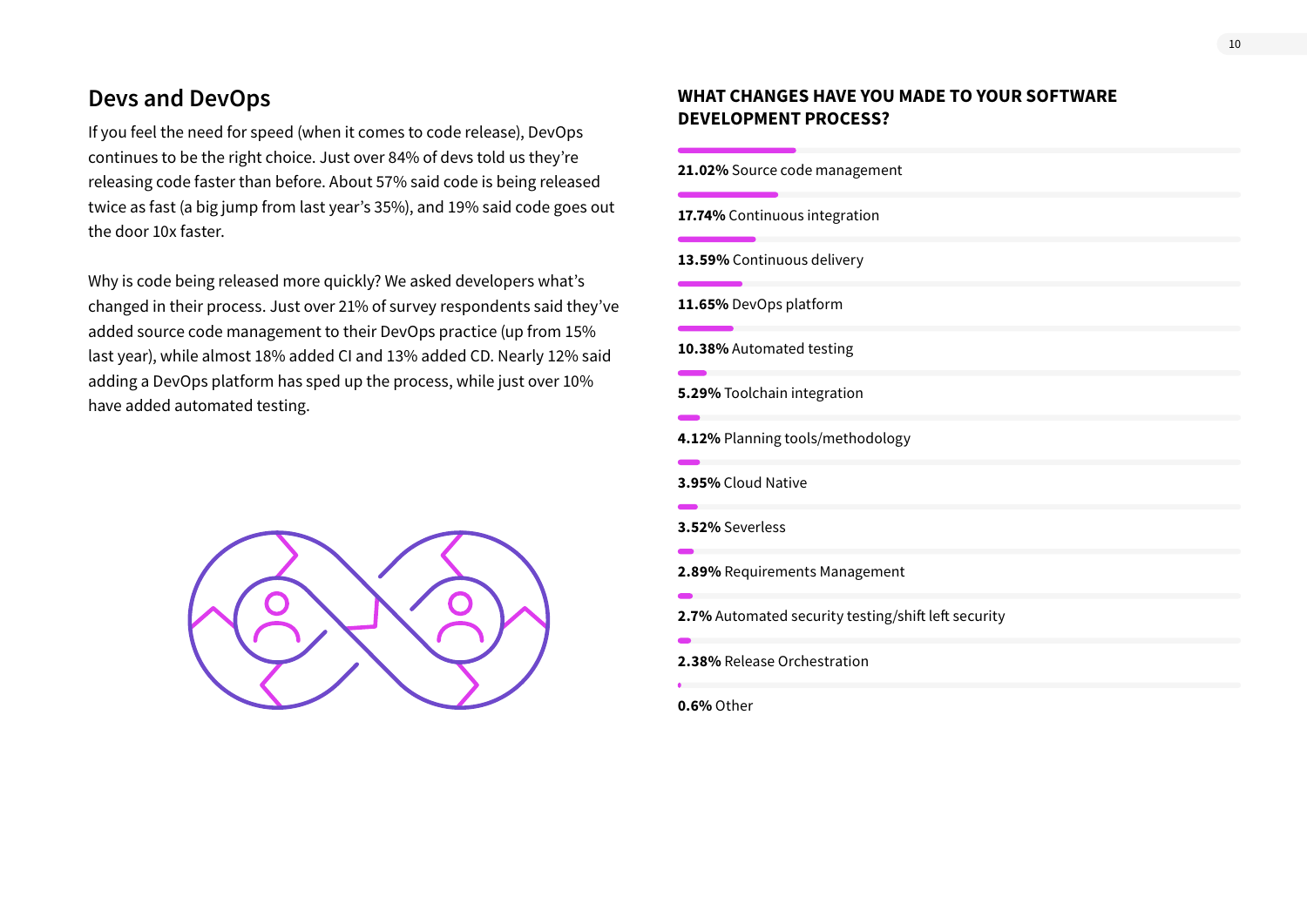DevOps teams are adding new processes, but there are also some mindset shifts going on. We asked developers to take a deep dive into what's really made it possible for them to release code faster.

#### **Many said the process was a holistic one:**

**"By capturing more errors and bad practices in the development phase we are able to deploy more often and securely to production."**

**"Our team adopted microservices on a new project and then fully embraced continuous delivery. To get to continuous delivery, we need to assure quality, so we have automated tests built-in. Investing in these areas allowed our team to deploy 2000 times to production over a year, where in the past we would deploy maybe 6 times."**

**locations with automated deployments. Principally, cutting commit-to-live time (by removing batching) encouraged smaller changes incurring less overhead (due to removing a coping strategy of increasing scope)."** **"We divide and conquer: Splitting the code into more modules has helped decrease debug time, improved stability, and allow a mix and match approach."**

**"We changed our release plans so versions developed concurrently depend less on each other."**

**"We evaluated the team and did value stream mapping and finalized the desired state. In most of the cases we found the team needs an automated pipeline for faster delivery and immediate feedback so that they can act fast rather than later. We also moved security left so that developers can fix security issues fast. We also made sure developers are "We are releasing code globally instead of into specific doing code review in a collaborative way though pull requests."**

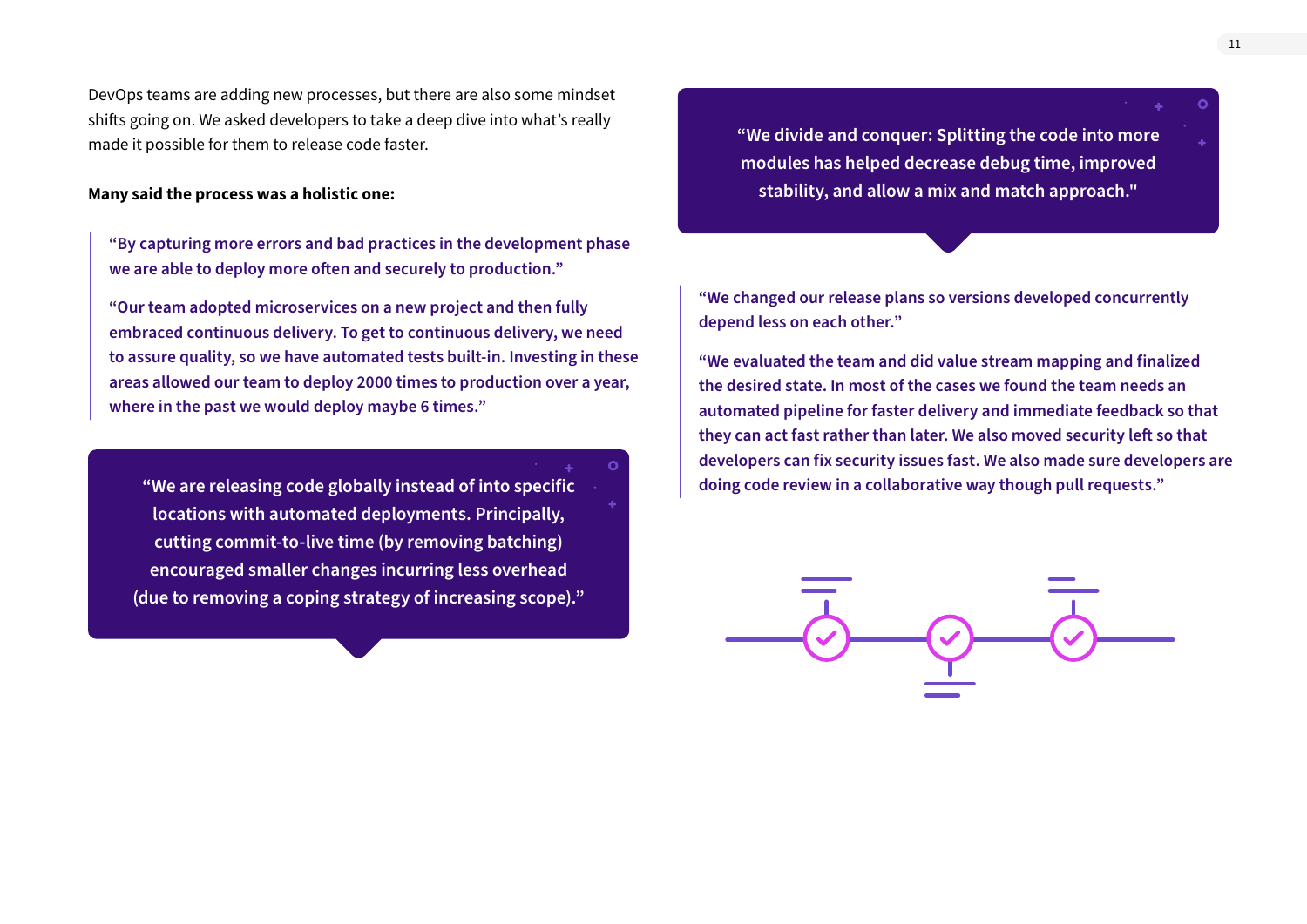#### **But automation was also critical:**

**"We have full automation from dev to production."** 

**"I use automatic semantic versioning to speed up releases."**

**"We automate everything possible, to be able to test our product 'like in real life' without any downside. This increases confidence and simplifies tests for everything."**

**"We got rid of manual deployments."**

**"Massively expanding our CI capabilities has decreased deploy time significantly."**

**"Integration testing has been a big plus in how confident we are to release automatically and deliver a version. We are now able to deliver any day."**

**"It helps that devs don't need to keep track of test running; they just need to push and pipeline will check there code before merge to master."**



**"To be honest, continuous delivery helped us the most to speed up our delivery with our clients."**

 **"We automated the building process, code linting, and testing of key parts of our project. We put all of these into** 

> **"We are not relying on developers to have remembered to create and run tests for their code before deploying."**

**"Automation in every possible way."**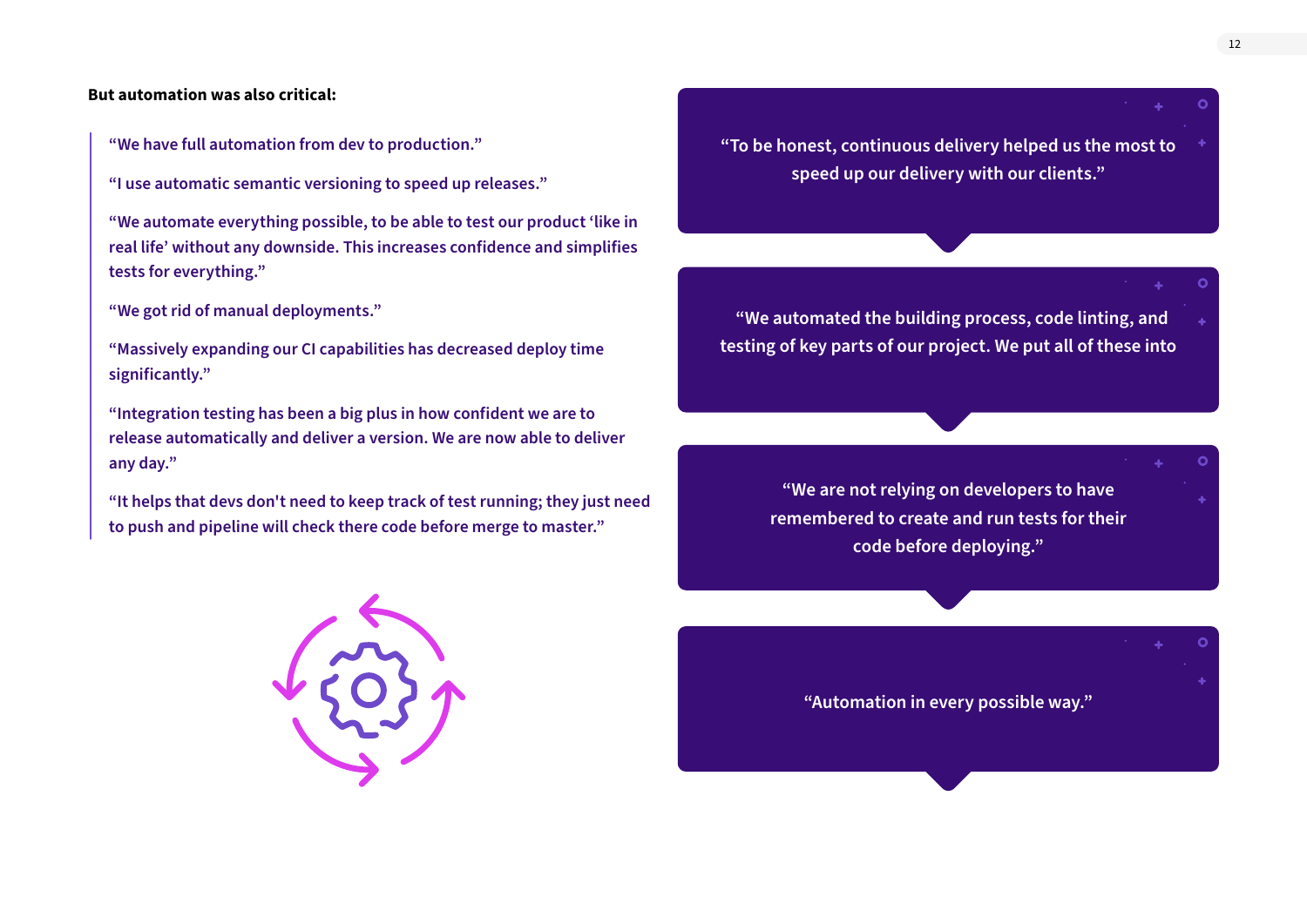**All that automation has translated into a huge list of things devs told us they no longer have to do, including:**



- **"Security and dependency management."**
- **"Raw coding."**
- **"Run lint. (It's auto run when using git commit.)"**
- **"Building containers."**
- **"Relying on code review to have caught all the test scenarios. We now use a coverage scanning tool to tell us if we've got it all."**
- **"Waiting."**
- **"Extended periods of indecision."**
- **"Tests on local environments are no longer required."**
- **"Tedious security red tape reviews, weeks setting up a server, delaying for change management windows."**
- **"The dev teams no longer perform production deployments."**
- **"No more blocking on every dev push."**
- **"Communicate on individual changes and instead use GitLab as a platform to collaborate and communicate more effectively."**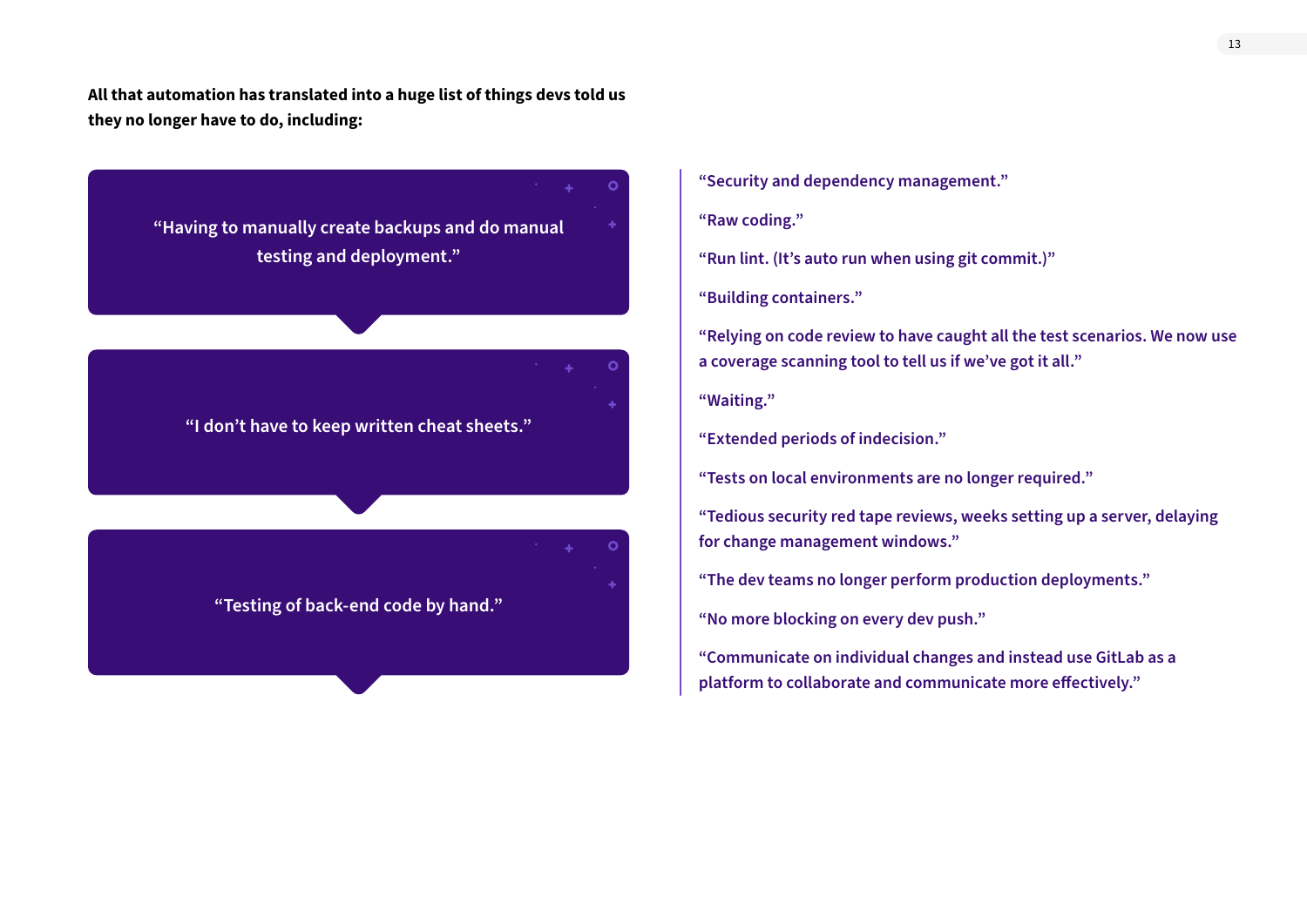**What aren't devs working on that they would like to be? It's a long list, starting with way more testing and code review:**

#### **Shift left security**

**Dynamic testing, e.g., RAM, memory leaks, CPU**

**More code review (x100)**

**More testing, more automation on commits**

**Microservices**

**More open source**

**Performance optimizations and accessibility**

**More static analysis earlier to shorten the feedback loop ahead of pull requests**

**More automated tests. Code coverage analysis. Intelligent test subset selection, so branches fail faster**

**Reusing code/logic already deployed for new projects**

**Switch to a GitOps operation model**

**Better planning, writing more detailed requirements, involving stakeholders more** 

**Have improved approval processes with stakeholders**

**AI testing**

**DevSecOps platform**

**Integrate AI/ML for writing code**

**TDD, BDD, testing against mocks, CI/CD**

**Each time a bug is fixed we should add a regression test systematically**

**More machine learning and pair programming**

**Tackle very old legacy code**

**"Think twice, code once"**

# **Developer daily life**

In a trend that we saw starting in 2020, developer roles continue to shift, taking on more responsibility for what were traditionally ops roles. Nearly 26% said they instrument the code they've written for production monitoring (up from just 18% last year), while 38% define and/or create the infrastructure their app runs on. About 13% monitor and respond to that infrastructure.

Nearly 45% of survey respondents said they review code weekly, and 22% do it bi-weekly (up from 14% last year). But anecdotally, some developers tell a different tale about code review on their teams, ranging from not doing it at all, to conducting code reviews on every single merge request/ticket/pull. Many told us they review code daily, or even multiple times a day. Not surprisingly, nearly 60% of developers said code reviews were "very valuable" when it comes to security and code quality. Code reviews are most likely to be done via an online "chat" service and devs said they far preferred to review code in an IDE vs. a browser.

Devs are spending time on code review, but a majority of them aren't spending much time on toolchain integration and maintenance – 41% said they spend less than 10% of their time doing so monthly, while 20% said they spend between 11% and 20% of their time on those tasks.

Who sets dev's priorities? This year 43% of devs said they set their own priorities (a big change from 2020 when only 24% said this), while 38% said product managers, and 19% said the business side. When prioritizing work and features, cost of development is the most important priority to developers (43%), followed by developer workload (34%), and product roadmap (31%).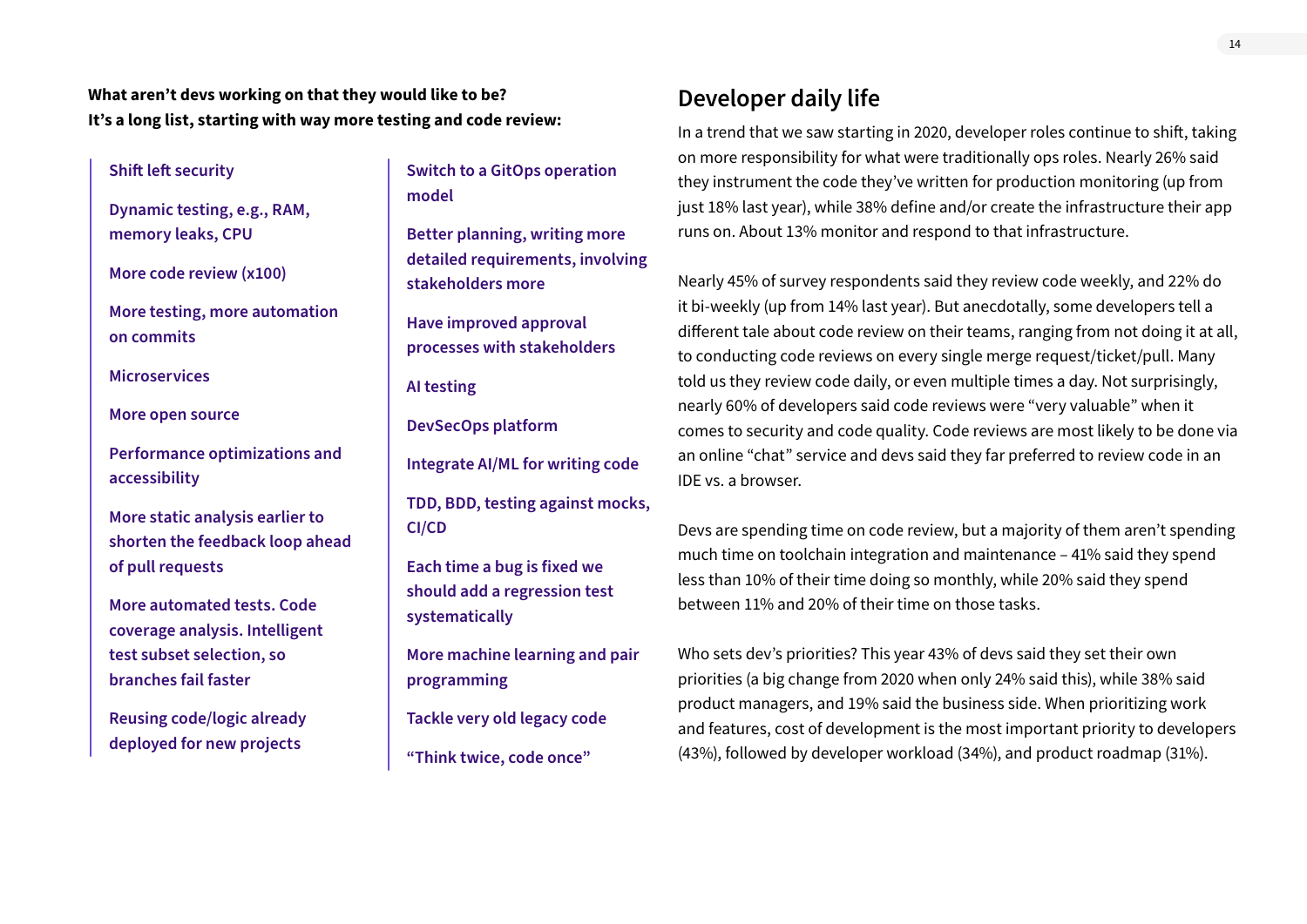# **Security**

A full 39% of developers feel fully responsible for security in their organizations (up from 28% last year), while 32% said they shared the burden with other teams. And the optimism about security improving is reflected by developers too: 75% said they feel their organizations make it possible for them to avoid breaches.

#### **How do developers describe their teams efforts to keep things secure?**

# **"AI"**

**"Security red and blue teams auditing running applications, using quality tools and checking dependencies."**

**"Through code reviews and automated testing."**

**"Risk analysis in the design phase and (you can) avoid the problems with security issues."**

**"It's all up to the developer!"**

**"Code review; monitoring and implementing best practices for security; frequent backups; strong passwords."**

**"Mostly through vulnerability scanning of libraries, container images and hosts."**

# **Looking to the future**

In a striking change from 2020, 30% of developers told us an understanding of AI/ML is the most important skill for their future careers; last year it was 22% and was second to soft skills. Soft skills, like communication and collaboration, are still important and they, along with cutting edge programming languages, were both cited by 18% of respondents, followed by GitOps at 14%, and IoT/ blockchain at 11%.

Anecdotally, survey takers also said they wanted to know more about cloud/ cloud native, cross-platform development, low code, data science, Python, and cryptography. But this quote sums it up well:

**"I see substantial growth in developers as responsible for their platforms. This is the DevOps notion writ large and fast - there is substantial work to string the world of microservices together, for instance."**

**"We run static code analysis in our CI/CD pipeline. We should do more than that."**

**"Some expensive tools are all we need."**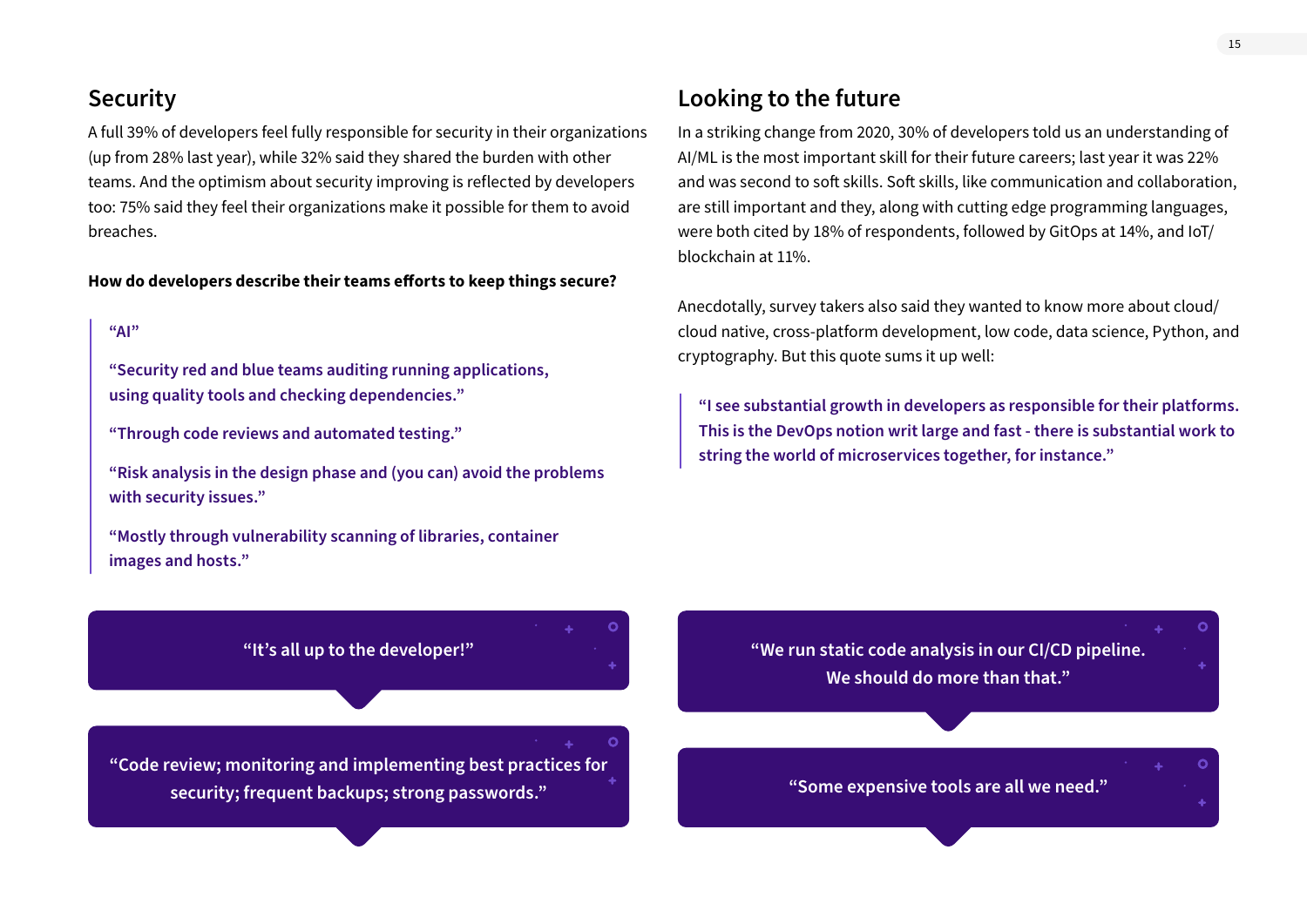# <span id="page-17-0"></span>**Security**

# **Security top findings**

# **DevSecOps is real**

A full 72% of security pros rated their organizations' security efforts as either "strong" or "good." Wishful thinking it might be, but it's a significant increase in optimism from a group not necessarily known to be upbeat.

# **The shift left continues**

DevSecOps teams are running more DAST, SAST, container, and dependency scans than ever before.

# **Sec and dev are friendlier**

But there is still confusion over who "owns" security and the finger-pointing game is strong.

# **Facing the future**

Security pros feel they need subject matter expertise to excel in their future careers, but nearly the same percentage said soft skills would be most important. Also of interest: advanced programming and AI/ML

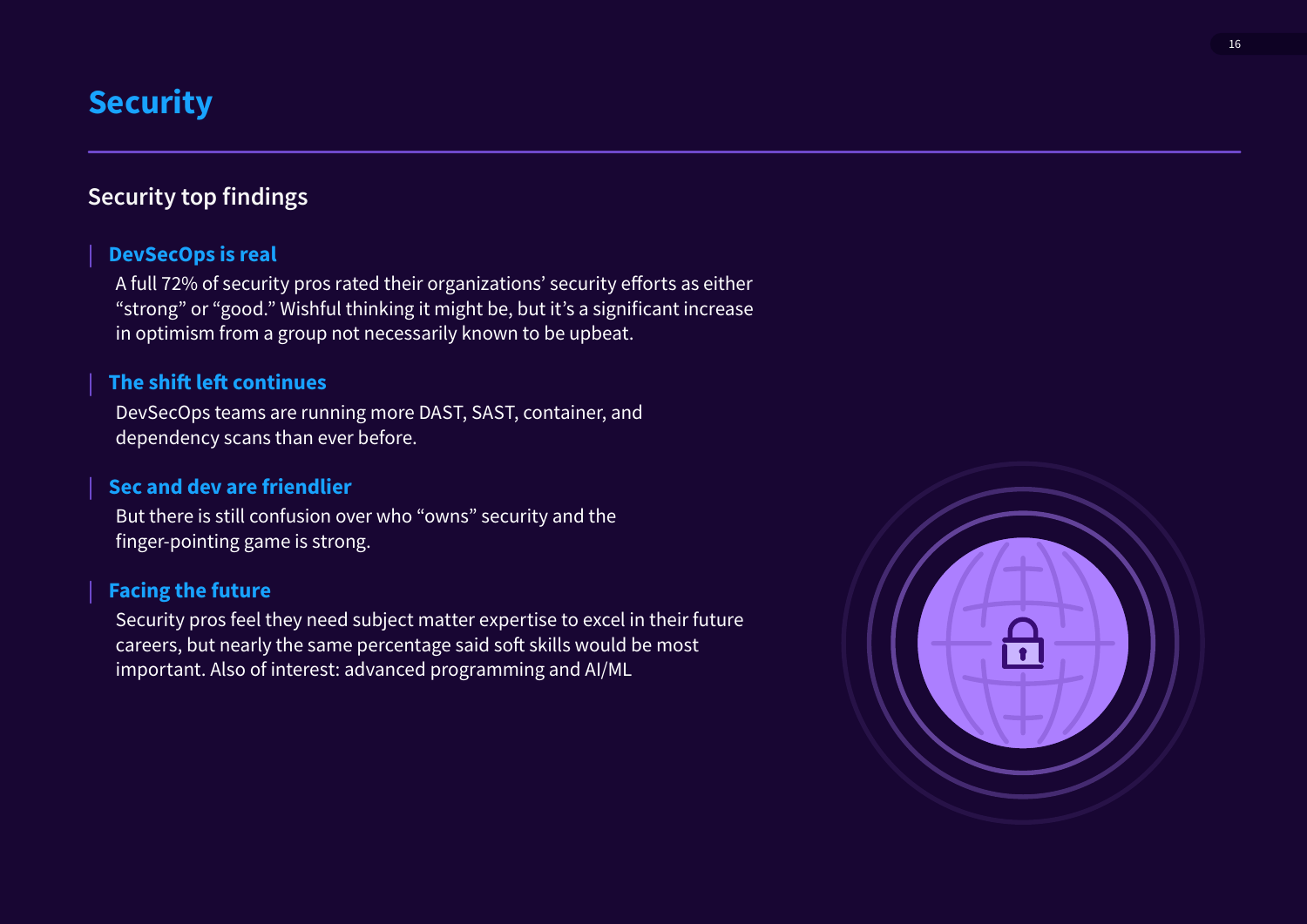# **Security and DevSecOps**

Could 2021 be the year that DevSecOps becomes a reality? Perhaps. An unprecedented 72% of security pros reported their organizations' security efforts were either "good" or "strong." That's a significant change from last year when only 59% said the same thing. The largest year over year increase was in the "strong" category – last year only 19.95% of respondents considered their security posture in that light compared to nearly 33% in 2021.

## **HOW WOULD YOU RATE YOUR ORGANIZATION'S SECURITY EFFORTS?**

**39.52%** Good **27.61%** I am increasingly part of a cross-functional team focused on security **32.51%** Strong **24.42%** I am more involved in the day to day/more hands on **20.25%** Fair **25.89%** I am more compliance-focused **6.37%** Poor **19.99%** My role is not changing **1.35%** Other

> **"I think security, in most cases, is not a single person's specialization. Security must be a practice of every member of the team from the frontend developer to the system administrator (also non tech roles)."**

Perhaps one reason security pros are so bullish about their teams' efforts is the fact that security roles continue to evolve. Nearly 28% said they are now part of a cross-functional team (identical to last year's results), while 26% are now more focused on compliance (up nearly 4% from 2020) and 24% are more involved in daily tasks/more hands on (down slightly from last year). About 20% said they didn't see any changes in their roles, a percentage nearly identical to last year's survey.

# **IN YOUR EXPERIENCE HOW IS THE SECURITY ROLE CHANGING?**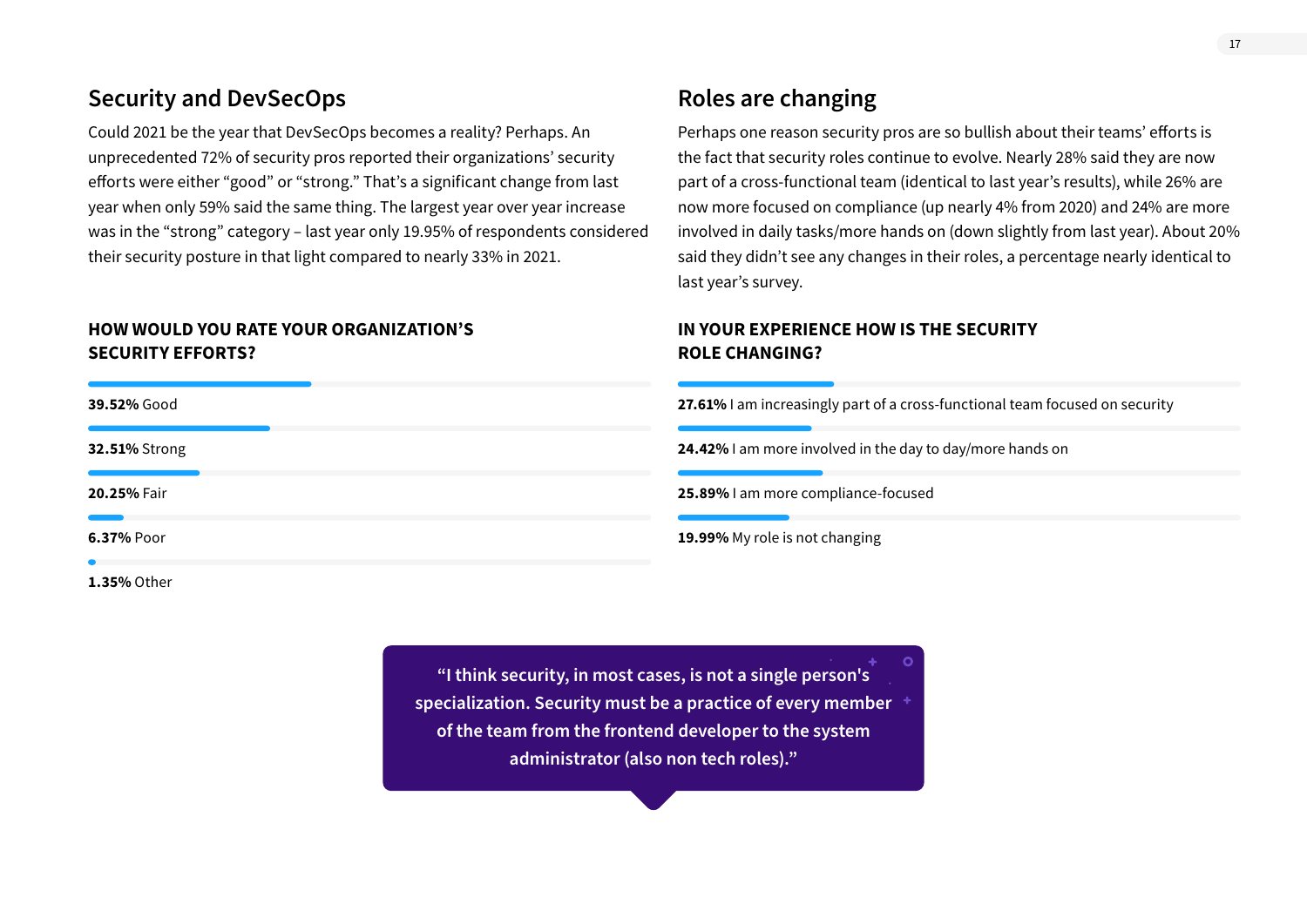# **Shifting left**

Another positive sign: Security is also continuing to shift left and at a faster pace than we've seen before. Over 70% of security pros report their teams have shifted left (i.e., moved security earlier in the development process), up from 65% last year.

Dig in deeper though, and some curious dichotomies surface. Scanning has certainly increased: Today 53% of developers run SAST scans (a dramatic jump from last year's less than 40%) and 44% run DAST scans (up a lot from last year's 27%). And well over 50% of security pros report their devs scan containers, run dependency scans, and do license compliance checks.

But while there are more scans run, most results aren't easily available to developers. In fact, just 23% of teams put SAST lite scanners in a web IDE, and only 20% pull scan results into a web pipeline report for devs. DAST, dependency, and container scans fare worse: Only 16% make DAST and dependency scans easily available and 14% do the same for container scans. These results show the barest improvement over 2020; last year fewer than 19% of companies put SAST results in a report for devs and less than 14% did so for DAST.

For a security shift left to work, devs have to be able to get access to results while in their IDEs, so this remains a work-in-progress area for sure.

Another work-in-progress is the sometimes contentious relationship between security teams and developers. This year's survey showed the finger pointing remains in full force, but, surprisingly, at much lower percentages than we've seen in the past. Last year a whopping 93% of security pros said developers caught 25% or less of the available bugs to be found in existing code (meaning three-quarters of the bugs were left for sec to find later). This year, just 45% of

security team members said the same thing and a previously unheard of 37% said devs actually find between one-quarter and one-half of all bugs.

And while 83% of security pros agreed at some level that finding bugs is a developer performance metric, nearly the same percentage (81%) complained it was difficult to get devs to make bug fixes a priority. In the end, 77% of security pros agreed at some level that bugs are mostly found by them (and not devs) after code is merged in a test environment.

# **Who's in charge?**

The question of security "ownership" remains a tricky one in nearly every organization, and that's particularly true when it comes to the security team. Almost 31% told us they (security) were fully responsible for it, but almost 28% said everyone was responsible. That response was eerily similar to last year's, and underscores the need for clarity on this subject.

# **IN YOUR ORGANIZATION, WHICH GROUP IS PRIMARILY RESPONSIBLE FOR SECURITY?**

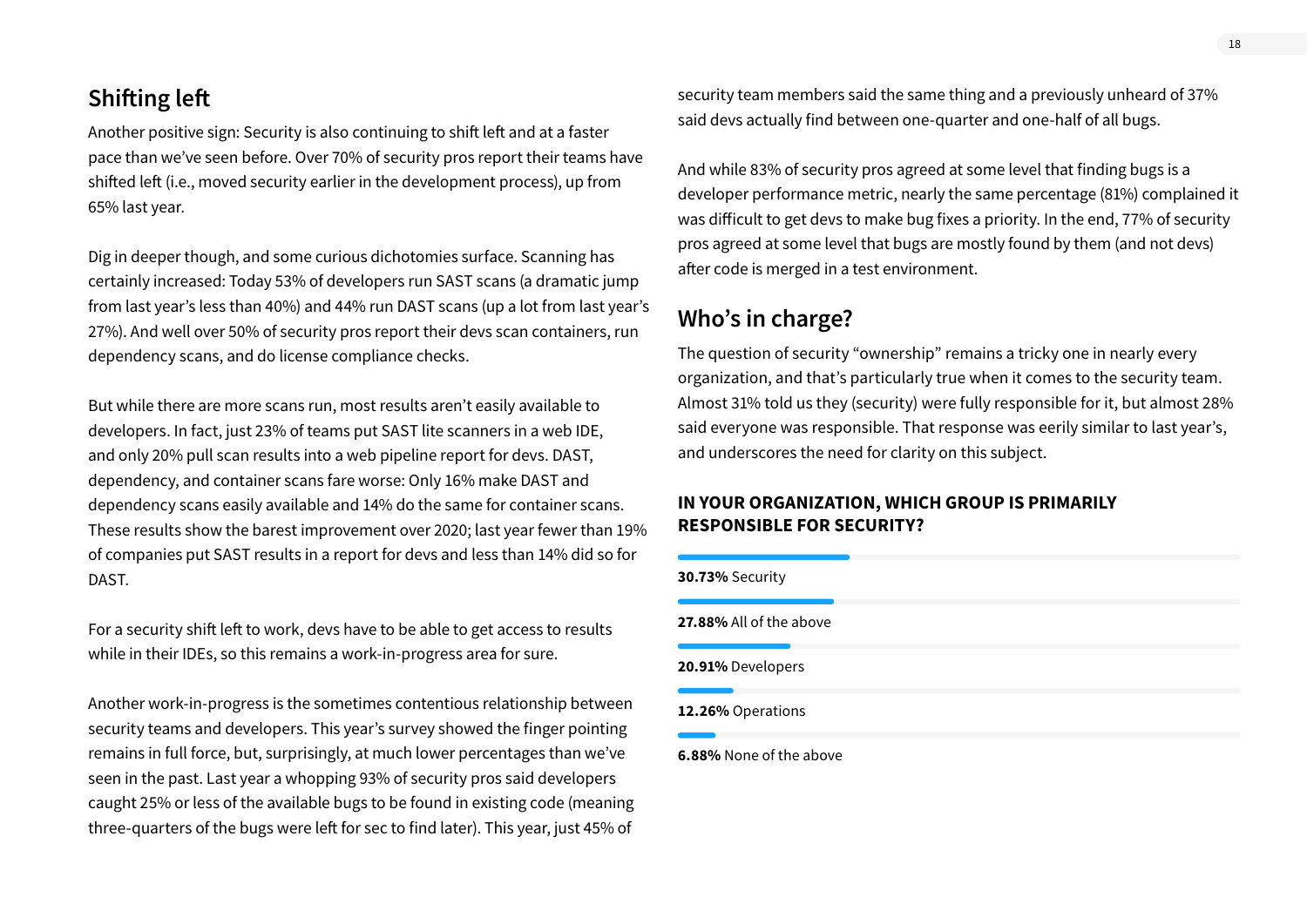# **About the bugs**

Security testing remains a sticking point for team members. It's happening too late in the process (over 42%), and nearly the same percentage said it was a struggle to unpack, process, and fix vulnerabilities. Almost 37% said it was tough to track the status of the bug fixes, and 33% said it was hard to prioritize the remediations. Finally, 32% said it was difficult to just find someone to fix the problems.

When bugs are found, severity level is most important (59%), followed by category (51%), number of vulnerabilities solved (41%), and time elapsed since found (37%).

Modern application development strategies -- including microservices and containers -- are increasingly popular, but only roughly half of security pros reported having processes in place to monitor and protect them. Teams using monitoring tools most often mentioned Prometheus, Grafana, and AWS Watch.

**"Developers have their own observability stack."**

**"There really isn't [a process] in place."**

**"Our flagship acts like a closed system that accepts very little user input and because it runs on top of App Engine the containers are practically self-securing."**

The security outlook is a bit brighter when it comes to cloud native and serverless, however. Last year 64% of respondents said their organizations had nothing in place to secure cloud native and serverless, but this year 53% of teams have built it in.

# **Looking to the future**

When it comes to what will help them most in their future careers, security pros were nearly evenly split: 22.95% said subject matter expertise while 22.91% said soft skills like communication and collaboration. (In 2020, soft skills were the hands down winner; this year's change may be a reflection of pandemicenforced collaboration improvements, leaving room for something else to focus on.) Almost 21% said advanced programming, while nearly the same percentage said AI/ML.

**"Security knowledge, pen testing, bug bounties, a good knowledge of Linux, the technologies used and the runtime (containers, servers, etc.)."**

**"Cloud and serverless architecture."**

**"Cloud skills."**

**"Malware analysis and threat intelligence, penetration testing."**

**"Automation and DevOps"**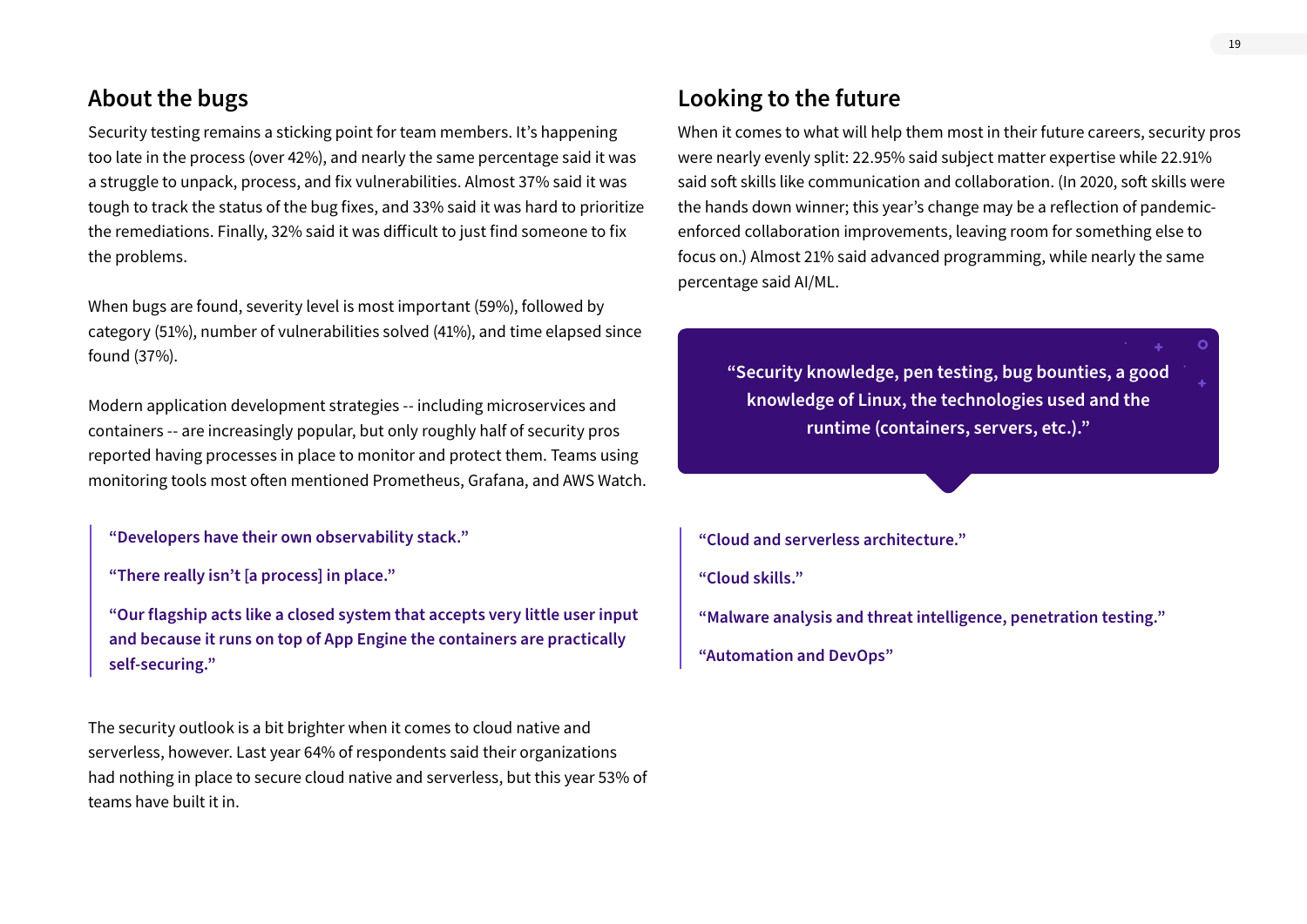# <span id="page-21-0"></span>**Operations**

# **Operations top findings**

# **DevOps = change**

Over 62% report new and different responsibilities because of DevOps.

# **In the cloud, and not**

More than half of ops pros primarily manage cloud services, but almost the same percentage are firmly planted on the ground and focused on hardware and infrastructure.

# **Automation gets real**

Almost 19% of ops teams report full automation, while 37% are "mostly" automated.

# **In the future...**

Ops pros think programming will be the most important skill they can have, a big change from 2020's focus on soft skills.

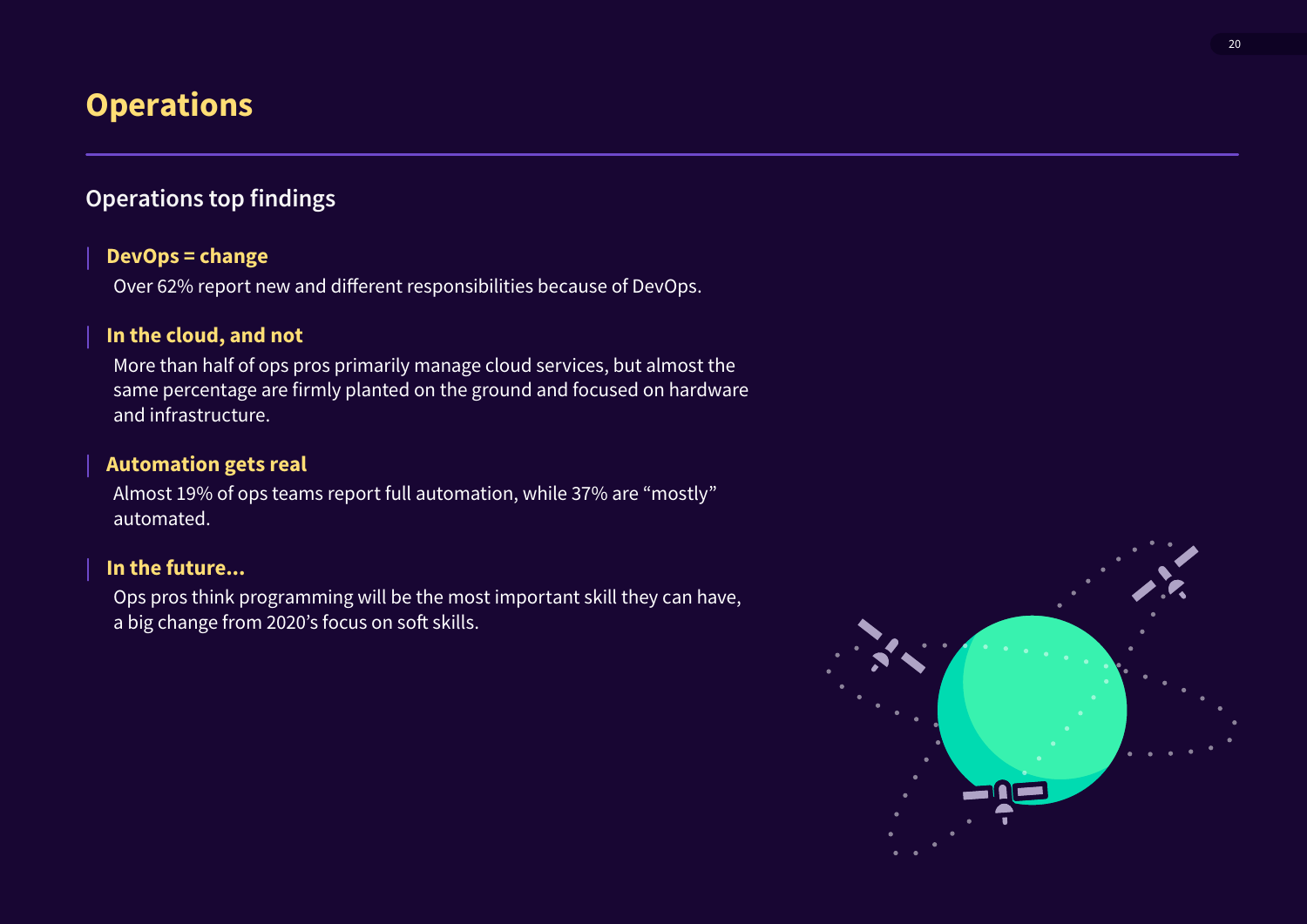# **Operations**

The struggle can be real in operations, placed as it is as gatekeeper to past, present, and future technologies and methodologies. Not surprisingly, roles continue to evolve rapidly in operations, and ops pros told us DevOps is the reason.

#### **What do those changes look like?**

**"Everything from provisioning servers to managing people. Most of the stuff in between is building automation platforms to do the day-to-day work."**

**"I plan the company roadmap for software development, manage the entire developer team, and come up with R&D efforts."**

**"Maintain the tools of the DevOps toolchain in operational condition and continue to improve the platform and practices."**

**"I'm a DevOps coach." "I'm a platform engineer." "I'm a Jack of all trades...a lil bit of everything I can get myself into." "DevOps, SRE monitor and make sure the platform works."**

Today, 49% of ops pros see their role as primarily managing hardware and infrastructure (a big jump from last year's 42%), while 56% say their first priority is managing cloud services (a four point increase from last year).

They're also spending more time on compliance than they were in 2020 – last year over 55% said they spent very little time (10% or less) dealing with audit and compliance issues, but this year just 36% reported spending so little time. In fact, 29% now say they spend about one-quarter of their time dealing with audits and compliance issues.

# **Still so many tools**

Ō

And it can't be operations without a lot of tools. Nearly 50% of ops pros said their teams use between two and five monitoring tools (down sharply from 65% last year), while 28% don't use any monitoring tools at all. All told, 72% of ops teams use tools that make it easy to feed developers real time data (and just over 40% of those said it was because their organization used a DevOps platform).

Logging (capturing and viewing application logs) is the most important monitoring category, followed by metrics.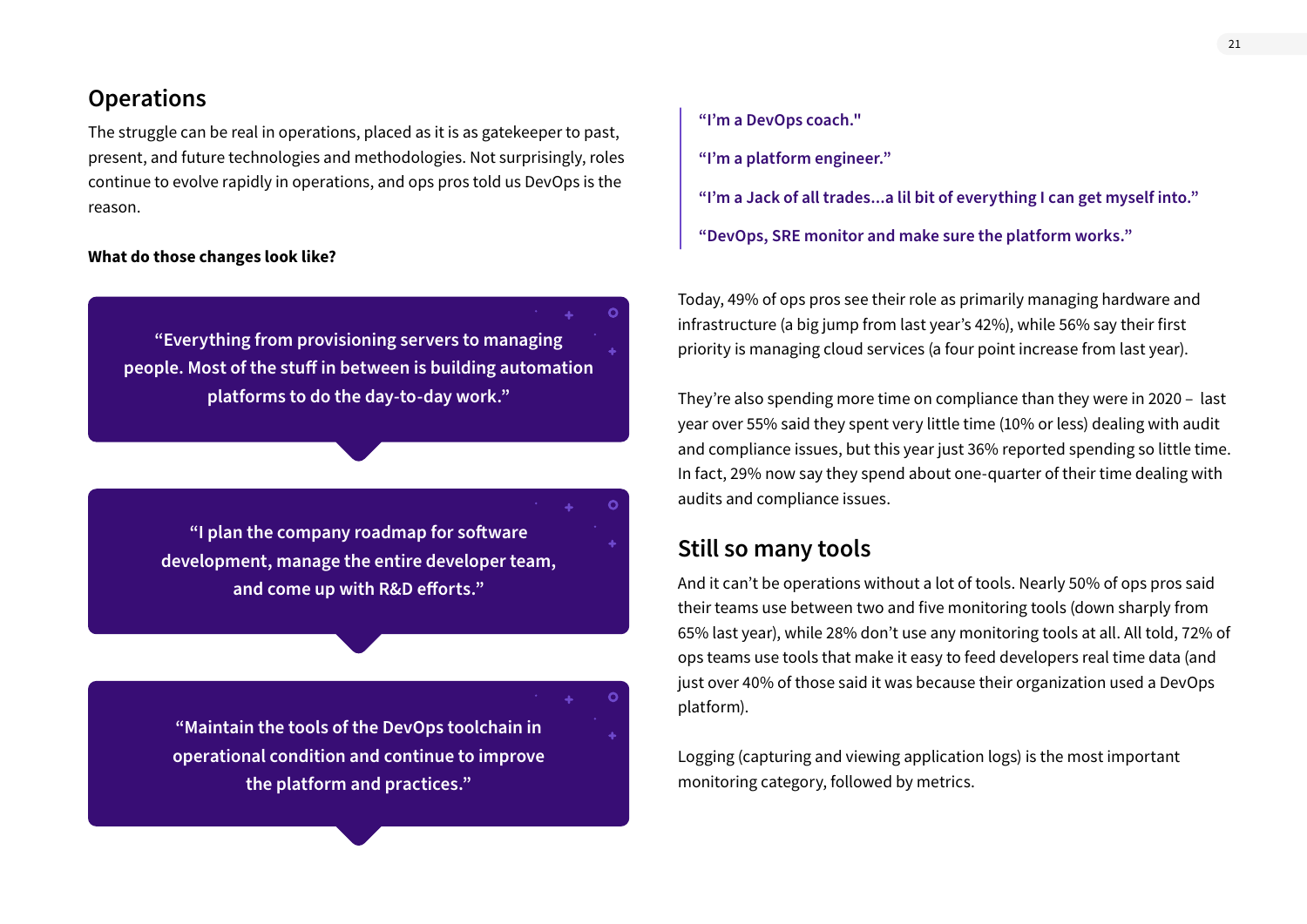The top choice for logging is Elasticsearch (28%) followed by Splunk (21%) and Datadog (19%). (Last year, Elasticsearch was used by 38% of ops teams, while 14% used Splunk and 12% chose Datadog.) When it comes to tracking application metrics, 21% use Datadog and nearly 14% use New Relic. Nearly 20%, however, don't use any tool to keep track of metrics. Prometheus is the tool of choice for capturing time-series metrics for the second year in a row: 30% of ops teams use it, followed by Datadog at nearly 23%.

## **WHICH TOOLS DO YOU USE TO VIEW/CAPTURE LOGS?**

| <b>Elasticsearch</b><br>(Elk Stack) | 37.51% in 2020        | 28% in 2021          |
|-------------------------------------|-----------------------|----------------------|
| Other                               | 7.52% in 2020         | <b>NA</b> in 2021    |
| <b>Splunk</b>                       | <b>13.64%</b> in 2020 | 20.58% in 2021       |
| <b>Datadog</b>                      | 11.71% in 2020        | 19.3% in 2021        |
| <b>None</b>                         | 12.44% in 2020        | 11.92% in 2021       |
| <b>Sumologic</b>                    | 2.95% in 2020         | <b>6.83% in 2021</b> |
| Logz.io                             | <b>3.5% in 2020</b>   | 5.99% in 2021        |

A majority of ops teams (roughly 34%) use the AWS cloud, while 24% use Microsoft Azure, and 23% use Google Cloud Platform. Just around 13% said their organization either doesn't use a public cloud or they don't know which public cloud is in use. Azure saw the biggest change from 2020: Last year not quite 18% provisioned the Microsoft cloud service.

## **WHICH TOOLS DO YOU USE FOR APP METRICS (TRACES)?**

| <b>DataDog</b>     | 14.51% in 2020 | 21.02% in 2021 |
|--------------------|----------------|----------------|
|                    |                |                |
| <b>None</b>        | 29.12% in 2020 | 19.46% in 2021 |
| <b>New Relic</b>   |                |                |
|                    | 13.68% in 2020 | 13.79% in 2021 |
| Jaeger             | 11.73% in 2020 | 11.6% in 2021  |
|                    |                |                |
| Zipkin             | 4.94% in 2020  | 10.67% in 2021 |
|                    |                |                |
| <b>AppDynamics</b> | 6.38% in 2020  | 10.15% in 2021 |
| <b>Dynatrace</b>   |                |                |
|                    | 5.56% in 2020  | 7.86% in 2021  |
| Other              |                |                |
|                    | 14.09% in 2020 | 5.46% in 2021  |
|                    |                |                |

### **WHICH TOOLS DO YOU USE TO CAPTURE TIME-SERIES METRICS?**

| <b>Prometheus</b> |                     |                |
|-------------------|---------------------|----------------|
|                   | 35.66% in 2020      | 30.06% in 2021 |
| <b>Datadog</b>    | 12.18% in 2020      | 22.98% in 2021 |
| <b>Nagios</b>     | 12.57% in 2020      | 12.38% in 2021 |
| <b>None</b>       | 16.21% in 2020      | 12.17% in 2021 |
| <b>Solarwinds</b> | <b>5.4% in 2020</b> | 8.97% in 2021  |
| <b>Sensu</b>      | 3.44% in 2020       | 8.76% in 2021  |
| Other             | 14.54% in 2020      | 4.67% in 2021  |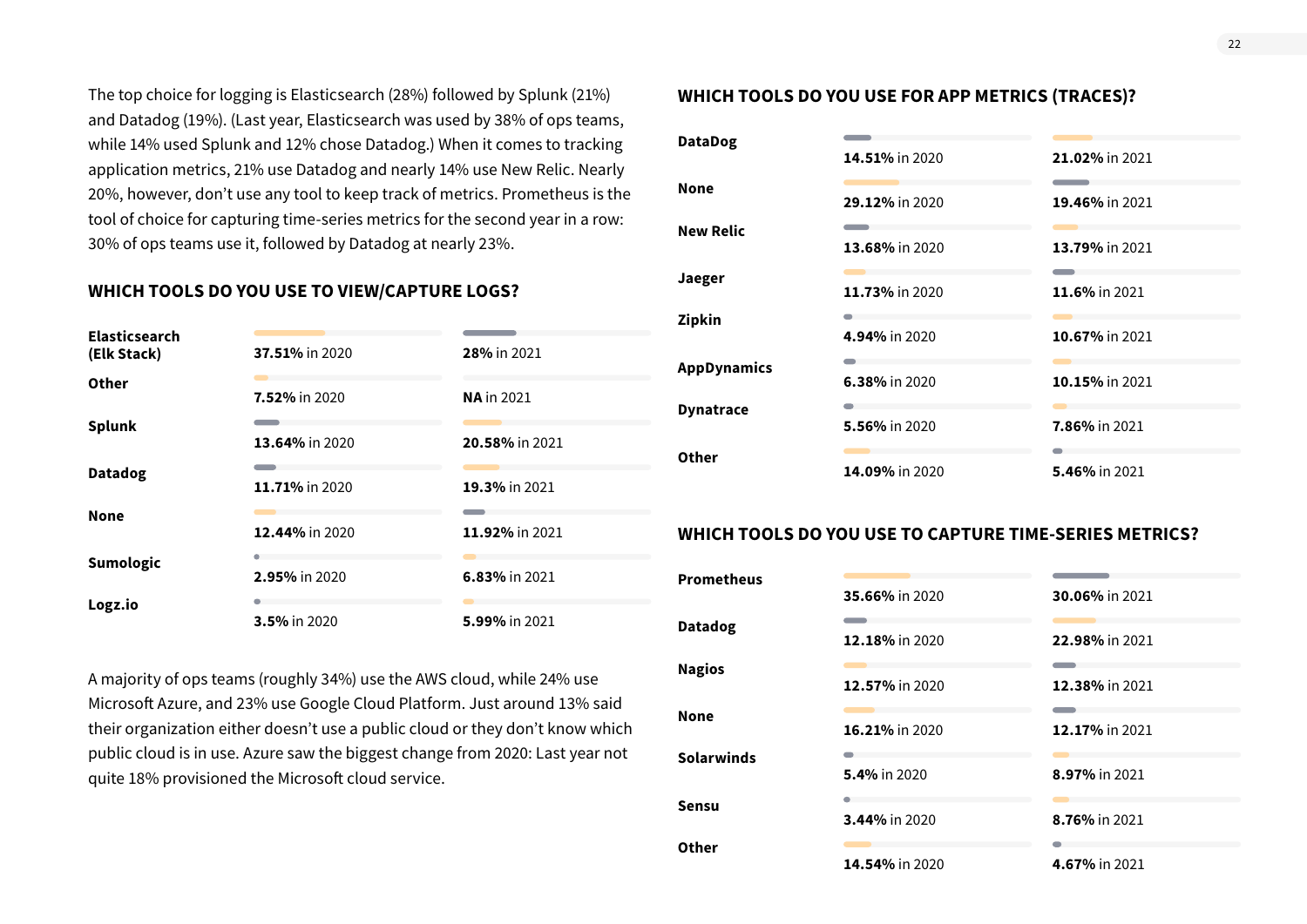# **Working with development**

Over 55% of ops teams told us their software development lifecycle was either completely or mostly automated. Just over 27% said it was partially automated and 11% said it was just beginning. Almost 6% said there was no automation at all. In 2020, just 8% of teams claimed full automation – nearly 19% said it this year.

Some things remain steady in the ops/dev relationship, including the fact that nearly 71% of ops pros said it was very or extremely important to them to have visibility into development, while 79% agreed at some level they get enough notice to support dev projects. But in a continuing sign of shifting roles, nearly 77% of ops pros said their devs are able to provision testing environments, which is an 8% increase from last year. And there is more actual DevSecOps happening: Just over 76% of ops teams agree at some level that devs are able to receive and address security issues during the development process (that's a 10% jump from last year).

Ops pros feel increasingly responsible for security in their organizations: 28% said they were solely responsible (up from 21% last year) but the majority (34%) believe they are responsible but as part of a bigger team.

**"Integration of diverse platforms or tools"**

**"Scripting, basic hardware and networking, and cloud basics"**

# **Looking to the future**

The impact of a global pandemic and the challenges of remote work were clearly felt in every DevOps role, and ops is no exception. Last year, like their counterparts in dev, security, and test, a slim majority of ops pros (31%) said they believed soft skills like communication and collaboration would be most important to their future careers. This year, 25% said programming would be most important, followed by soft skills (24%), subject matter expertise (21%), and AI/ML (20%).

#### **They had other thoughts about the future, including:**

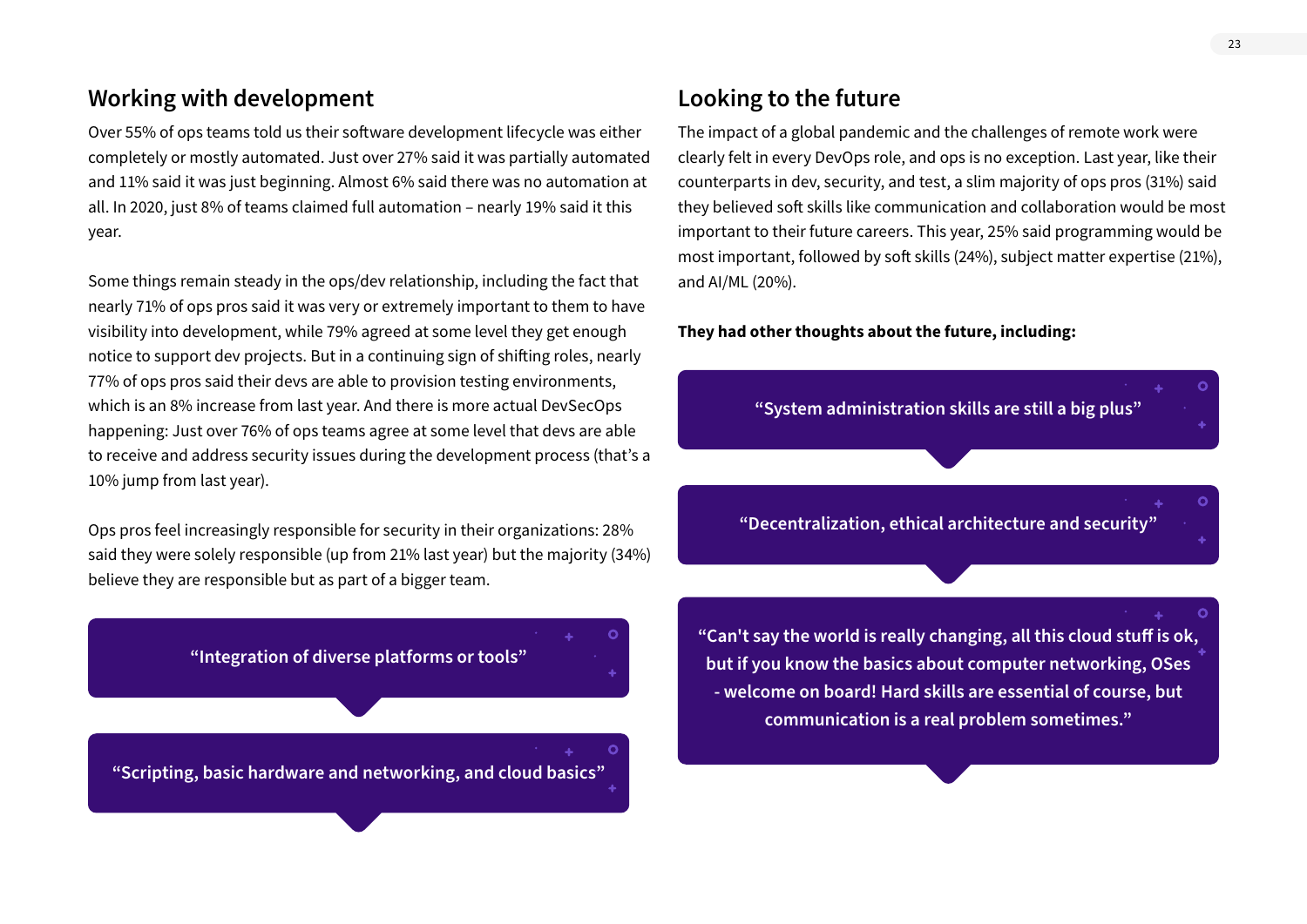**The "gaining momentum" state of DevOps came through loud and clear from survey respondents when asked about their investment plans for 2021. Last year, DevOps teams were going to focus on the basics: automation, CI/ CD and DevOps, and apparently it worked, because this year's priorities show striking differences.**

In 2021 the majority of survey takers will focus their investments on the cloud followed by AI. To put that in comparison, cloud was the 4th place pick last year and AI was in a distant 8th place. Automation and DevOps were the third and fourth place picks this year. Anecdotally, however, survey takers also expressed a lot of interest in machine learning and data science.

It's clear DevOps teams are doing the real (and hard) work required to move forward. And to end on a good note, it seems the majority are ready for what's ahead. Fully 48% of survey takers said they feel "somewhat prepared" for the future, while 27% said they were "well prepared." Just 6% said they feel overwhelmed, a relatively small number considering the events of the last year.

So go forth and share these observations and results with your team, and see how your efforts compare. DevOps is very much a journey and not a destination; the trick is to keep the momentum going.